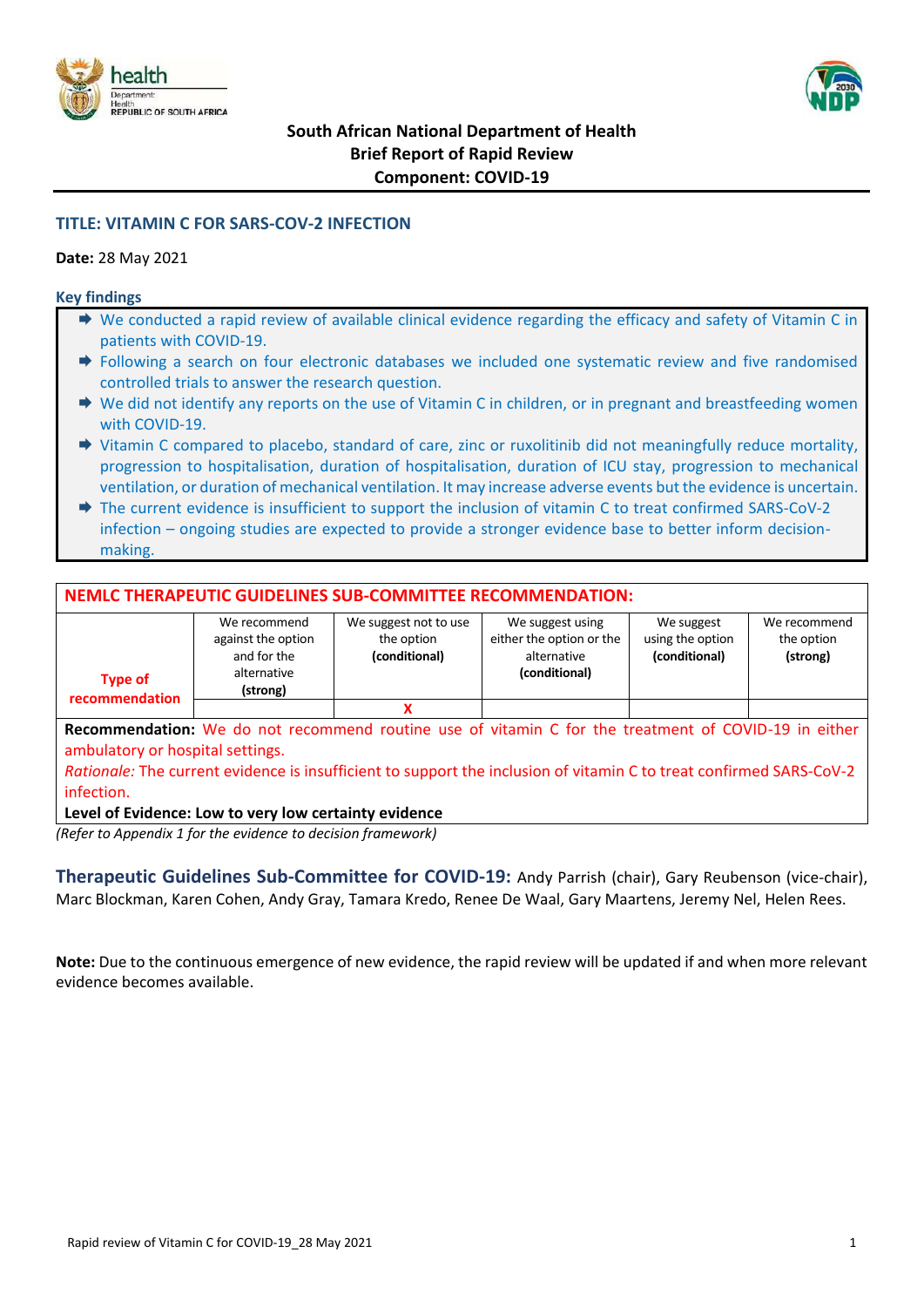# **BACKGROUND**

The ongoing COVID-19 (SARS-CoV-2) pandemic is a public health crisis. As there is currently no cure, interest in supportive treatment such as vitamin C (ascorbic acid or ascorbate) is high.

Vitamin C is widely promoted and used to treat respiratory infections. It has been postulated that it plays a role in strengthening the immune system by increasing the activity of phagocytes and lymphocytes and that it could decrease oxidative stress caused by Acute Respiratory Distress Syndrome (ARDS) (1, 2). However, best available evidence, fails to show clinically meaningful benefit as treatment for most respiratory infections. Although there is some evidence supporting its use in treating severe respiratory infection requiring ventilation (1, 3) and viral-induced ARDS (4), it is currently not considered as standard-of-care for any respiratory infections. These factors have led to vitamin C being considered for treatment of COVID-19.

A review was done of all currently available evidence on the efficacy of vitamin C in patients with COVID-19.

# RESEARCH QUESTION

Should Vitamin C be used to treat confirmed SARS-CoV-2 infection?

# **METHODS**

We conducted a rapid review of the evidence including comprehensive searching of four electronic databases – Epistemonikos and Cochrane Library COVID-19 study register on 23 April 2021, Pubmed on 26 April 2021, and the COVID-nma.com Living review database on 12 May 2021. Amongst others, these databases systematically search PubMed, Embase, MedRxiv, WHO's ICTRP and clinicaltrials.gov. The search strategy is shown in Appendix 2.

We screened retrieved records against the eligibility criteria in the Covidence platform; we first screened the titles and abstracts in duplicate and then proceeded to screen relevant full text papers in duplicate.

Information on each included study in the COVID-nma.com Living review database, including the quality assessment using the Cochrane ROB 2 tool, was extracted into the Characteristics of Included Studies table (Table 1) and then checked by one reviewer. For data or risk of bias assessments not available in the database, one author extracted information and a second author checked it.

Meta-analyses were carried out in RevMan using random effects models. Results were reported as Risk Ratios in case of dichotomous outcomes or Mean Difference in terms of continuous outcomes, with 95% confidence intervals. Where necessary and possible, medians and IQRs were transformed into means and standard deviations using the quantile estimation methodology described by McGrath and colleagues (5).

All reviewers drafted the report before further evaluation by the NEMLC COVID-19 subcommittee.

# **Eligibility criteria for review**

**Population:** All patients with confirmed SARS-CoV-2 infection, no restriction to age, disease severity or setting.

**Intervention:** Vitamin C. No restriction on dose, frequency or timing.

**Comparators:** Any comparator (e.g. standard of care; placebo; another intervention).

**Outcomes:** Mortality; progression to hospitalisation; duration of hospitalisation; progression to ICU admission; duration of ICU stay; progression to mechanical ventilation; duration of mechanical ventilation; adverse reactions

**Study designs:** Systematic reviews of randomized controlled studies (RCTs) and RCTs.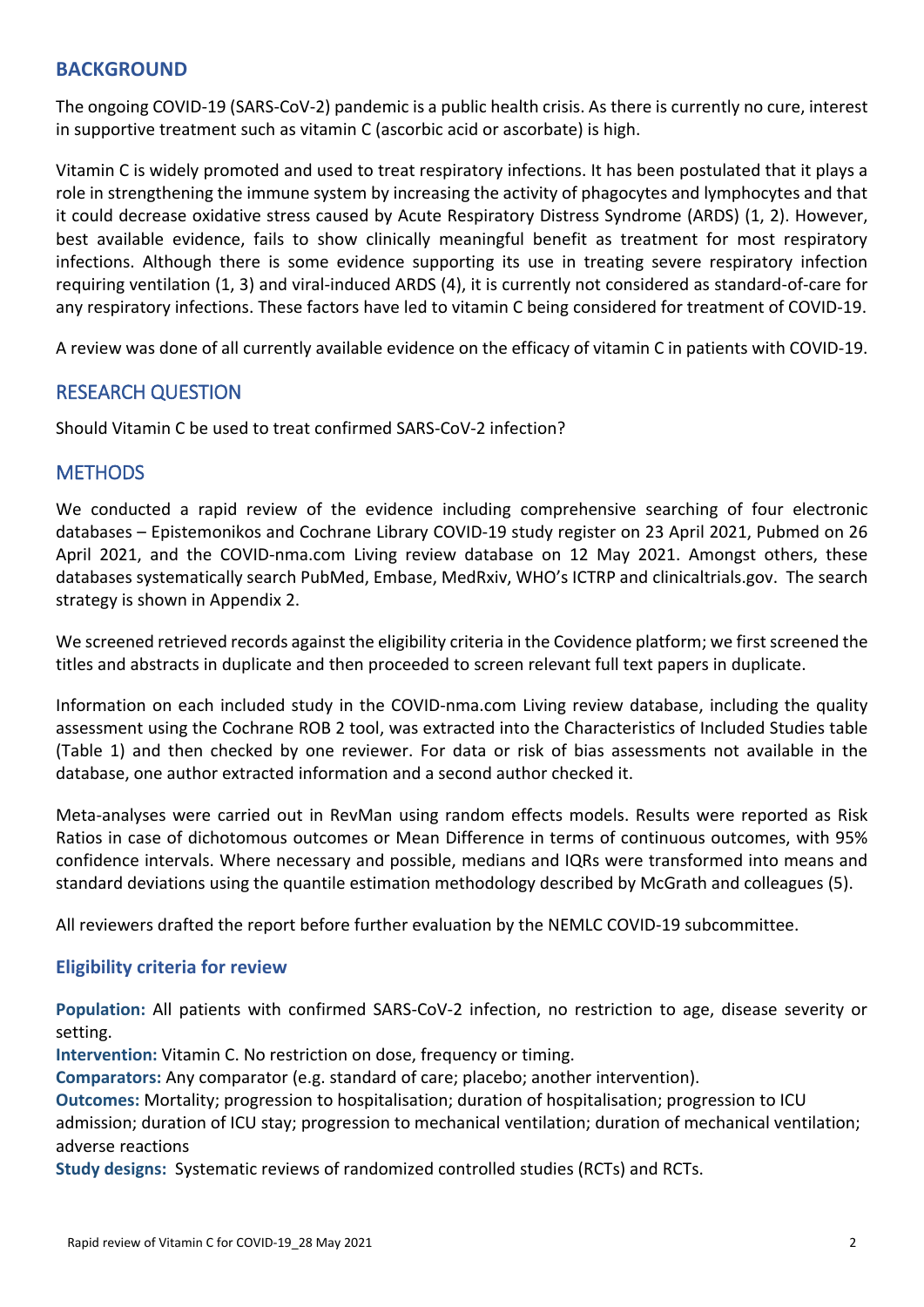# **RESULTS Results of the search**

The databases search identified 290 records. After removing duplicates, we screened 239 titles and abstracts and then 70 potentially eligible full-texts against the eligibility criteria. Of the full-text articles screened 22 were excluded, three studies were classified as 'awaiting classification' because full-text versions could not be accessed, and 39 studies were identified as ongoing (see appendix 4 for the list of ongoing studies). Figure 1 below details the study selection process. Six publications were included in the review; one systematic review and five RCTs.

# *Figure 1.* **PRISMA flowchart of study selection process**

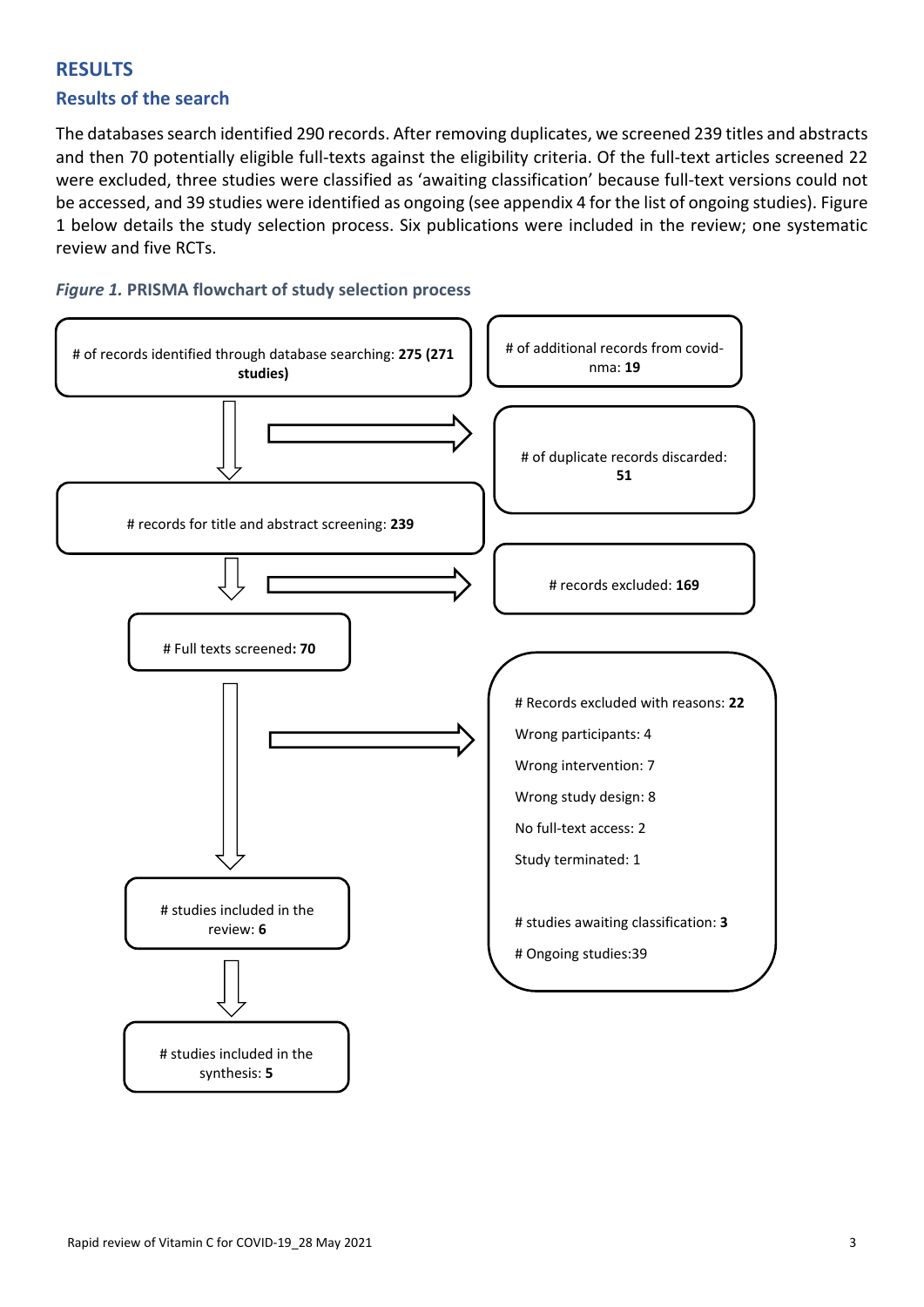# **Description of included studies**

The included systematic review (6) is a living systematic review that aims to summarise the evidence available on the role of vitamin C in the treatment of patients with COVID-19. The review did not include any additional trials not identified in our search.

The characteristics of the five trials included are described in detail in Table 1. The five studies included 522 participants from China, Iran, Pakistan and the United States of America. All five trials considered males and females above 18 years and none included pregnant or breastfeeding patients. Four trials were done in an-inpatient setting and one trial in an outpatient setting (7). Of the studies carried out in an inpatient setting, three included patients classified as having severe disease and one included severe and critical disease severity patients. All trials included patients with confirmed SARS-CoV-2 based on local diagnostic criteria. All trials assessed the effects of vitamin C; two trials administered vitamin C orally while three trials administered vitamin C intravenously. Doses ranged from 2g per day to 24g per day, and the duration from 5-10 days. In one trial the vitamin C arm was the comparison arm, with ruxolitinib as the main intervention arm (8). Of the other trials, three compared vitamin C with standard of care and one with zinc and with placebo (7). All trials reported on mortality; one trial reported on progression to hospitalisation; four trials on duration of hospitalisation; two trials on duration of ICU stay; three trials on progression to mechanical ventilation; two trials on duration of mechanical ventilation; and three trials on adverse reactions. None of the trials reported on progression to ICU admission.

The overall risk of bias was judged as being high for one study (8) and there were some concerns for the remaining four studies. See figure 2 for a visual summary and Appendix 3 for the risk of bias assessments of each included study.



## *Figure 2. Summary of risk of bias assessments of included trials*

# **Effects of interventions**

The included studies assessed three comparisons; the results for each are described below.

## **Comparison 1: Vitamin C vs placebo/standard of care**

Four trials reported this comparison (7, 9-11). The trials were conducted in China, USA, Pakistan and Iran; one included outpatients who received vitamin C orally and the others patients in severe clinical condition where vitamin C was provided intravenously. The GRADE evidence profile for this comparison is presented in Table 3.

## **Mortality**

Evidence from these four trials indicates that vitamin C makes no difference to mortality (RR 0.72, 95% CI 0.41, 1.26, n=364 participants, low certainty of evidence). Figure 3 below indicates the results were similar for mild and severe patients. Two of these studies did not report clear follow-up times.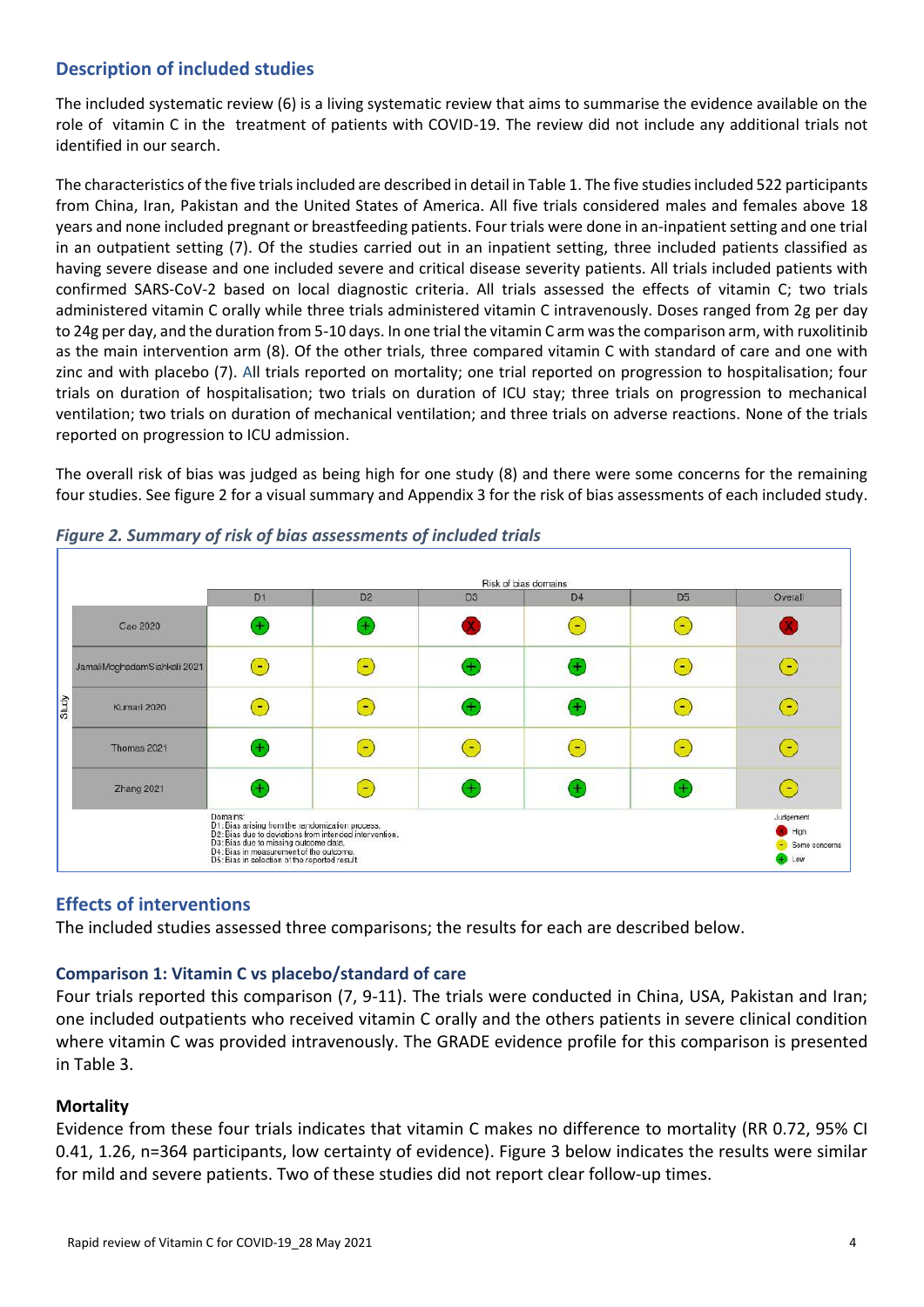| Figure 3. Forest plot for Comparison 1, outcome: mortality |  |  |  |
|------------------------------------------------------------|--|--|--|
|------------------------------------------------------------|--|--|--|

|                                                                                                                                                           | <b>Vitamin C</b> |          | <b>Control</b> |          |              | <b>Risk Ratio</b>                                    | <b>Risk Ratio</b>                     |
|-----------------------------------------------------------------------------------------------------------------------------------------------------------|------------------|----------|----------------|----------|--------------|------------------------------------------------------|---------------------------------------|
| <b>Study or Subgroup</b>                                                                                                                                  |                  |          |                |          |              | Events Total Events Total Weight M-H, Random, 95% CI | M-H, Random, 95% CI                   |
| <b>1.1.1 Mild</b>                                                                                                                                         |                  |          |                |          |              |                                                      |                                       |
| Thomas 2021 (1)<br>Subtotal (95% CI)                                                                                                                      |                  | 48<br>48 | 0              | 50<br>50 | 3.2%<br>3.2% | 3.12 [0.13, 74.82]<br>3.12 [0.13, 74.82]             |                                       |
| Total events                                                                                                                                              |                  |          | 0              |          |              |                                                      |                                       |
| Heterogeneity: Not applicable                                                                                                                             |                  |          |                |          |              |                                                      |                                       |
| Test for overall effect: $Z = 0.70$ (P = 0.48)                                                                                                            |                  |          |                |          |              |                                                      |                                       |
| 1.1.2 Severe                                                                                                                                              |                  |          |                |          |              |                                                      |                                       |
| JamaliMoghadamSiahkali 2021 (2)                                                                                                                           | 3                | 30       | 3.             | 30       | 13.9%        | 1.00 [0.22, 4.56]                                    |                                       |
| Kumari 2020 (3)                                                                                                                                           |                  | 75       | 11             | 75.      | 40.2%        | 0.64 [0.26, 1.55]                                    |                                       |
| Zhang 2021 (4)                                                                                                                                            | ĥ                | 27       | 10             | 29       | 42.7%        | 0.64 [0.27, 1.53]                                    |                                       |
| Subtotal (95% CI)                                                                                                                                         |                  | 132      |                | 134      | 96.8%        | $0.68$ [0.38, 1.21]                                  |                                       |
| Total events                                                                                                                                              | 16               |          | 24             |          |              |                                                      |                                       |
| Heterogeneity: Tau <sup>2</sup> = 0.00; Chi <sup>2</sup> = 0.28, df = 2 (P = 0.87); i <sup>2</sup> = 0%<br>Test for overall effect: $Z = 1.30$ (P = 0.19) |                  |          |                |          |              |                                                      |                                       |
|                                                                                                                                                           |                  |          |                |          |              |                                                      |                                       |
| <b>Total (95% CI)</b>                                                                                                                                     |                  | 180      |                |          | 184 100.0%   | $0.72$ [0.41, 1.26]                                  |                                       |
| Total events                                                                                                                                              | 17               |          | 24             |          |              |                                                      |                                       |
| Heterogeneity: Tau <sup>2</sup> = 0.00; Chi <sup>2</sup> = 1.14, df = 3 (P = 0.77); l <sup>2</sup> = 0%                                                   |                  |          |                |          |              |                                                      | 0.1<br>0.01<br>10<br>100 <sup>7</sup> |
| Test for overall effect: $Z = 1.15$ (P = 0.25)                                                                                                            |                  |          |                |          |              |                                                      | Favours Vitamin C Favours Placebo/SoC |
| Test for subgroup differences: Chi <sup>2</sup> = 0.85, df = 1 (P = 0.36), l <sup>2</sup> = 0%                                                            |                  |          |                |          |              |                                                      |                                       |
| Footnotes                                                                                                                                                 |                  |          |                |          |              |                                                      |                                       |
| (1) 8000mg/d; Follow-up: 28 days                                                                                                                          |                  |          |                |          |              |                                                      |                                       |
| (2) 1.5 g IV four times daily for 5 days; Follow-up: unclear                                                                                              |                  |          |                |          |              |                                                      |                                       |
| (3) 50 mg/kg/day IV; Follow-up: unclear<br>(4) 24 g/d IV for 7 days; Follow-up: 28 days                                                                   |                  |          |                |          |              |                                                      |                                       |
|                                                                                                                                                           |                  |          |                |          |              |                                                      |                                       |

#### **Progression to hospitalisation**

Evidence from one trial (7) suggests that vitamin C makes no difference to progression to hospitalisation at day 10 after treatment initiation; a similar number of participants hospitalized during the study between the study arms; 2/48 in the intervention compared to 3/50 in control (RR 0.68, 95% CI 0.11, 4.27, n=98 participants, low certainty evidence).

## **Duration of hospitalisation**

Evidence from three trials (9-11) is very uncertain regarding the effect of vitamin C on the mean number of days in hospital (MD -1.76, 95% CI -3.88, 0.35, n=266 participants, very low certainty evidence, Figure 4).

*Figure 4. Forest plot for comparison 1: vitamin C vs placebo/SoC; outcome: Duration of hospitalization*

|                                                                                                                                                                                                       |      | <b>Experimental</b> |     |                   | <b>Control</b> |     |        | <b>Mean Difference</b>          | <b>Mean Difference</b> |
|-------------------------------------------------------------------------------------------------------------------------------------------------------------------------------------------------------|------|---------------------|-----|-------------------|----------------|-----|--------|---------------------------------|------------------------|
| <b>Study or Subgroup</b>                                                                                                                                                                              | Mean | SD.                 |     | <b>Total Mean</b> | SD.            |     |        | Total Weight IV, Random, 95% CI | IV, Random, 95% CI     |
| JamaliMoghadamSiahkali 2021                                                                                                                                                                           | 9.74 | 4.28                | 30  | 9.65              | - 9.92         | 30  | 21.7%  | $0.09$ [-3.78, 3.96]            |                        |
| Kumari 2020                                                                                                                                                                                           | 8.1  | 1.8                 | 75  | 10.7              | -2.2           | 75  | 73.0%  | $-2.60$ [-3.24, -1.96]          |                        |
| Zhang 2021                                                                                                                                                                                            | 35   | 17                  | 27  | 32.8              | 17             | 29  | 5.3%   | $2.20$ [-6.71, 11.11]           |                        |
| <b>Total (95% CI)</b>                                                                                                                                                                                 |      |                     | 132 |                   |                | 134 | 100.0% | $-1.76$ [ $-3.88$ , 0.35]       |                        |
| Heterogeneity: Tau <sup>2</sup> = 1.49; Chi <sup>2</sup> = 2.89, df = 2 (P = 0.24); $P = 31\%$<br>-25<br>25<br>-50<br>Test for overall effect: $Z = 1.63$ (P = 0.10)<br>Favours vitamin C Favours SoC |      |                     |     |                   |                |     |        | 50                              |                        |

#### **Progression to ICU admission**

None of the included studies reported this outcome.

## **Duration of ICU stay**

Evidence from two trials (9, 11) indicates that vitamin C made no difference to the duration of ICU stay compared with standard of care (MD 1.97, 95% CI 0.11, 3.83, n=116 participants, low certainty evidence, Figure 5).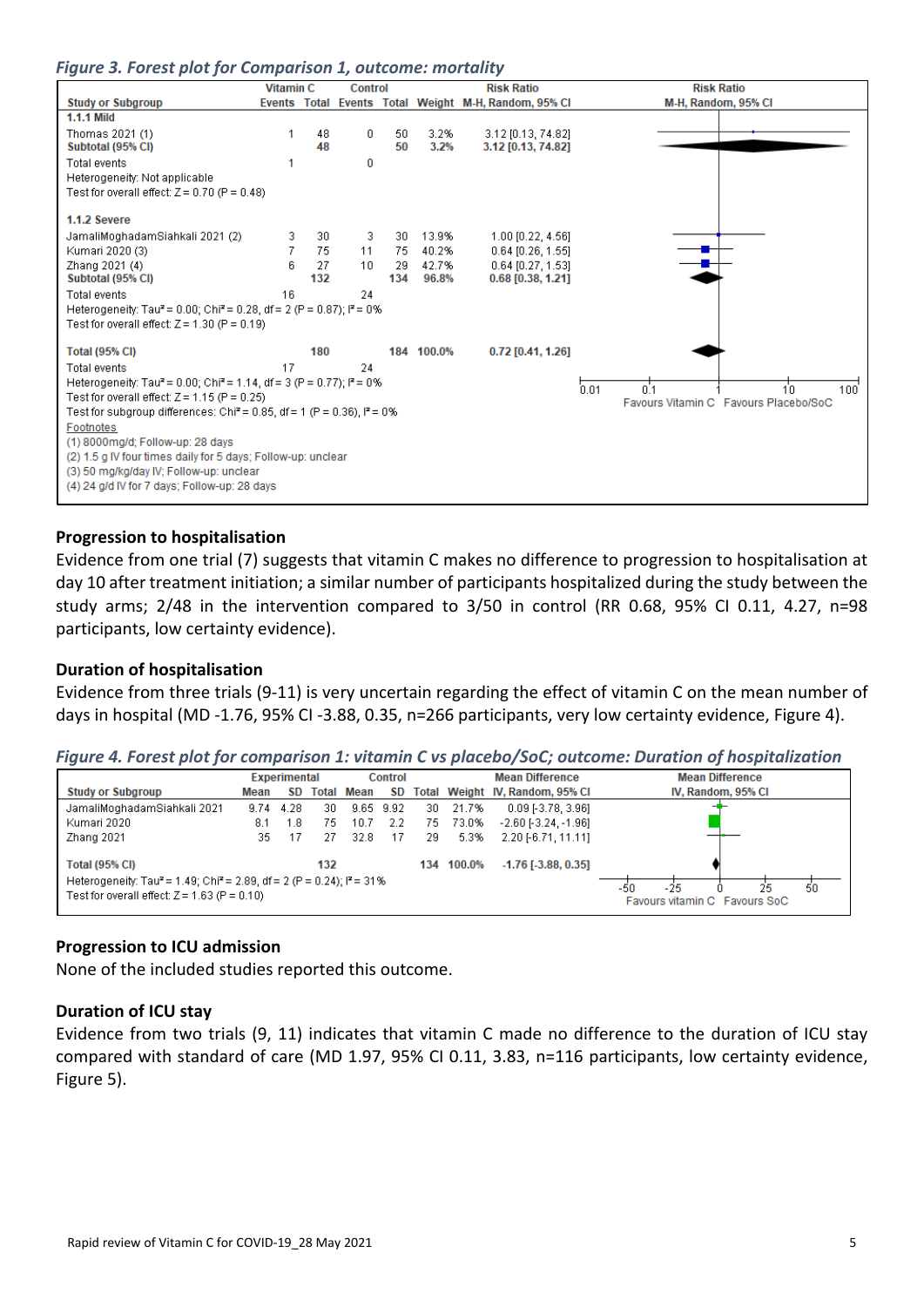#### *Figure 5. Forest plot for comparison 1: vitamin C vs placebo/SoC; outcome: Duration of ICU stay*

|                                                                                                                                                 |      | <b>Experimental</b> |    |               | <b>Mean Difference</b><br><b>Control</b> |     |           |                                 | <b>Mean Difference</b>                                            |  |  |
|-------------------------------------------------------------------------------------------------------------------------------------------------|------|---------------------|----|---------------|------------------------------------------|-----|-----------|---------------------------------|-------------------------------------------------------------------|--|--|
| <b>Study or Subgroup</b>                                                                                                                        | Mean |                     |    | SD Total Mean | SD.                                      |     |           | Total Weight IV, Random, 95% CI | IV, Random, 95% CI                                                |  |  |
| JamaliMoghadamSiahkali 2021                                                                                                                     |      | 22.9 14.8           | 27 |               | 17.8 13.3                                | 29  | 6.3%      | 5.10 [-2.29, 12.49]             |                                                                   |  |  |
| Zhang 2021                                                                                                                                      |      | 7.73 5.13           | 30 |               | 5.97 1.59                                | 30. | 93.7%     | 1.76 [-0.16, 3.68]              |                                                                   |  |  |
| <b>Total (95% CI)</b>                                                                                                                           |      |                     | 57 |               |                                          |     | 59 100.0% | 1.97 [0.11, 3.83]               |                                                                   |  |  |
| Heterogeneity: Tau <sup>2</sup> = 0.00; Chi <sup>2</sup> = 0.74, df = 1 (P = 0.39); $P = 0$ %<br>Test for overall effect: $Z = 2.08$ (P = 0.04) |      |                     |    |               |                                          |     |           |                                 | 20<br>$-20$<br>-10<br>10<br>Favours vitamin C Favours placebo/SoC |  |  |

### **Progression to mechanical ventilation**

Data from two trials (10, 11) indicates the evidence is very uncertain regarding the effects of vitamin C on the progression to mechanical ventilation (RR 0.89 95% CI 0.49, 1.62, n=210 participants, very low certainty evidence).

#### *Figure 6. Forest plot for comparison 1; outcome: Progression to mechanical ventilation*

|                                                                                               | <b>Experimental</b> |     | <b>Control</b> |     |            | <b>Risk Ratio</b>                             | <b>Risk Ratio</b>                                                |
|-----------------------------------------------------------------------------------------------|---------------------|-----|----------------|-----|------------|-----------------------------------------------|------------------------------------------------------------------|
| <b>Study or Subgroup</b>                                                                      | <b>Events</b>       |     |                |     |            | Total Events Total Weight M-H, Random, 95% CI | M-H, Random, 95% CI                                              |
| JamaliMoghadamSiahkali 2021                                                                   | 5                   | 30  | 4              | 30  | 24.3%      | 1.25 [0.37, 4.21]                             |                                                                  |
| Kumari 2020                                                                                   |                     | 75  | 15             | 75. | 75.7%      | $0.80$ [0.40, 1.59]                           |                                                                  |
| <b>Total (95% CI)</b>                                                                         |                     | 105 |                |     | 105 100.0% | 0.89 [0.49, 1.62]                             |                                                                  |
| Total events                                                                                  |                     |     | 19             |     |            |                                               |                                                                  |
| Heterogeneity: Tau <sup>2</sup> = 0.00; Chi <sup>2</sup> = 0.39, df = 1 (P = 0.53); $P = 0\%$ |                     |     |                |     |            |                                               |                                                                  |
| Test for overall effect: $Z = 0.37$ (P = 0.71)                                                |                     |     |                |     |            |                                               | 0.01<br>100<br>0.1<br>Favours Vitamin C Favours Standard of care |

# **Duration of mechanical ventilation**

Evidence from one trial (9) indicates that vitamin C may make little to no difference in the median number of days on mechanical ventilation; 1.5 (IQR 0.0-19.0) in the vitamin C group and 6.0 (IQR 0.0–16.0) in the control group (Median difference −0.8 , 95% CI −6.4, 4.9, n=56 participants, low certainty evidence).

#### **Adverse reactions**

Two trials reported on adverse reactions (7, 11) however, only one provided numerical results. Evidence from Thomas 2021 indicates that vitamin C may increase occurrence of adverse reactions (including flushing, headache, nausea, vomiting, tingling, numbness, stomach cramps, diarrhoea or dizziness) but the evidence is very uncertain (RR 37.39, 95% CI 2.32, 603.17, n=89 participants, very low certainty evidence). JamaliMoghadamSiahkali 2021 reported in the text of the paper that "During treatment with HDIVC, none of the patients experienced adverse events such as headache, nausea, bloating, or abdominal discomfort".

#### **Comparison 2: Vitamin C vs Zinc**

One unblinded trial in the USA with 214 participants newly diagnosed with COVID-19 in an outpatient setting reported on this comparison (7). It compared the provision of 8000mg per day of oral vitamin C to zinc, for 10 days. This study's overall risk of bias was classified as having some concerns. The GRADE evidence profile for this comparison is presented in Table 4.

#### **Mortality**

Evidence from one trial (7) indicates that the effect of vitamin C on mortality compared to zinc is very uncertain (RR 3.61, 95% CI 0.15, 86.7, n=106 participants, very low certainty evidence, Figure 7).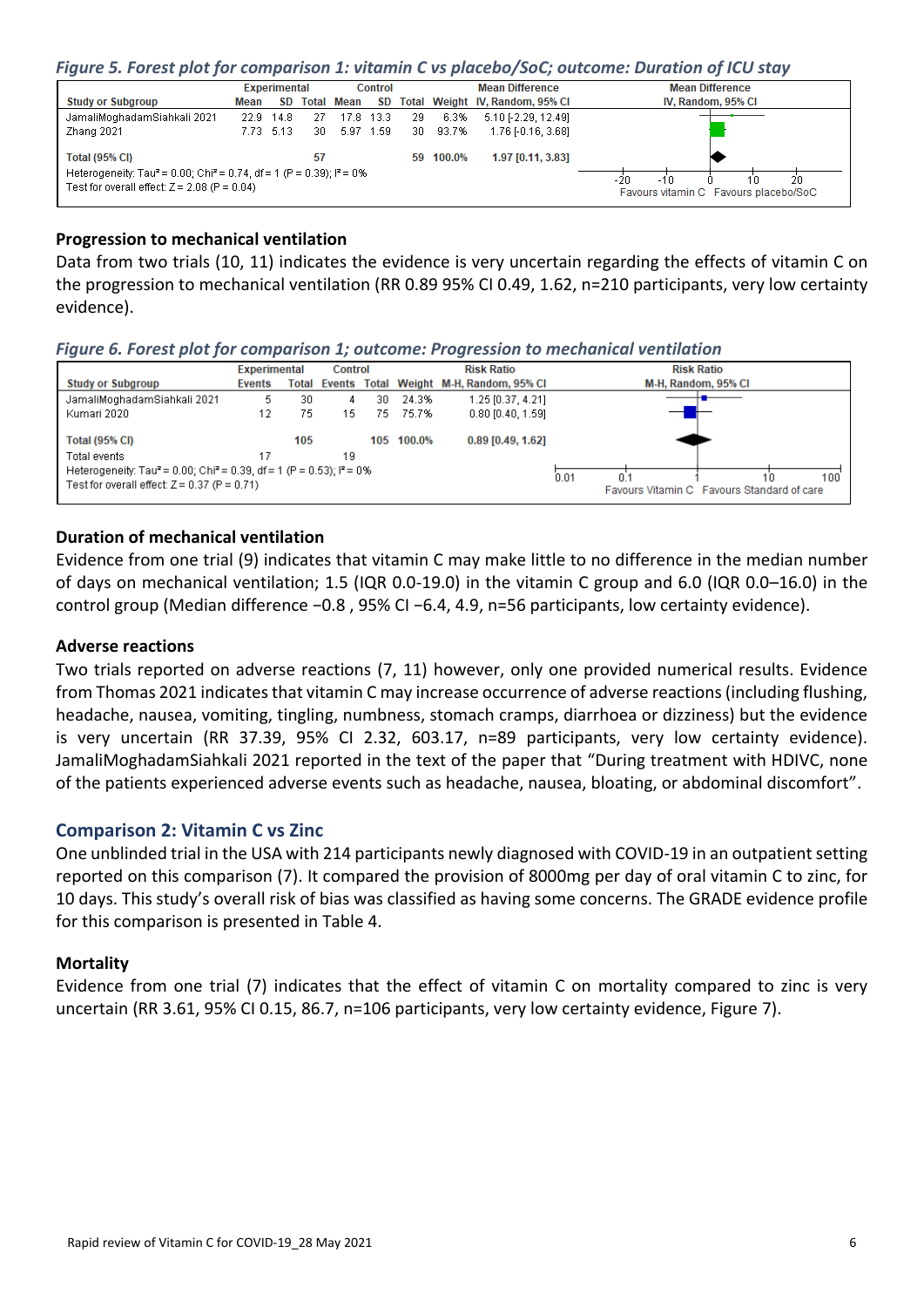### *Figure 7. Forest plot for comparison 2: Vitamin C vs Zinc; outcome: Mortality*



### **Progression to hospitalisation**

Evidence from one trial (7) found no difference in the progression to hospitalisation with vitamin C compared to zinc (RR 0.48 95% CI 0.10, 2.38, n=106 participants, low certainty evidence).

#### **Duration of hospitalisation**

The study did not report on this outcome.

#### **Progression to ICU admission**

The study did not report on this outcome.

#### **Duration of ICU stay**

The study did not report on this outcome.

#### **Progression to mechanical ventilation**

The study did not report on this outcome.

## **Duration of mechanical ventilation**

The study did not report on this outcome.

#### **Adverse reactions**

Evidence from one study (7) suggests that vitamin C increases the risk of adverse reactions (RR 2.13 95% CI 1.09, 4.17, n = 97 participants, low certainty evidence). This study reported that 17/43 participants reported adverse effects in the vitamin C group compared to 10/54 in the zinc only group.

#### **Comparison 3: Ruxolitinib vs Vitamin C**

One unblinded RCT(8) in China evaluating ruxolitinib (a JAK1/2 inhibitor), used oral vitamin C as the control medication, and reported this comparison. The GRADE evidence profile for comparison is presented in Table 5.

#### **Mortality**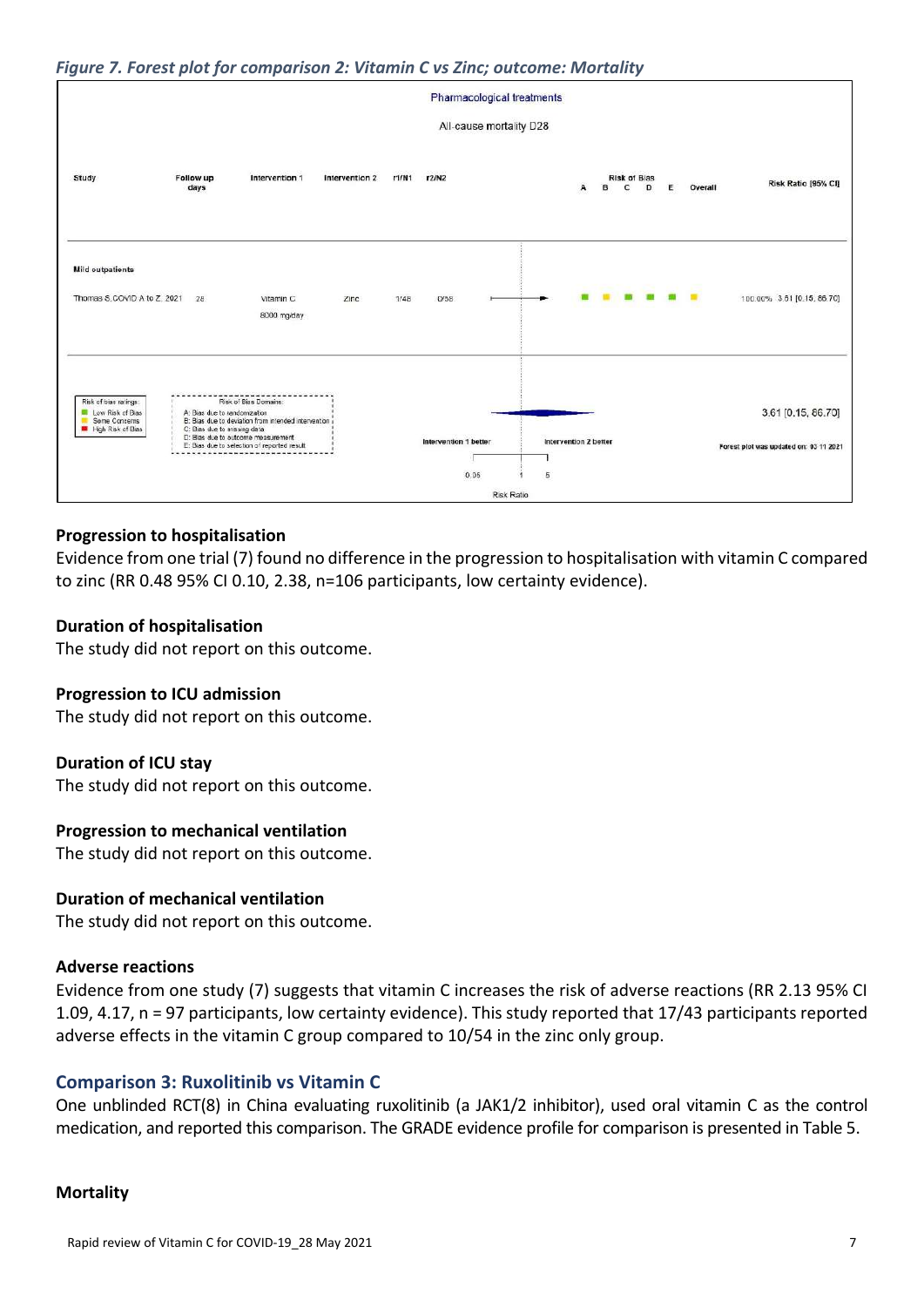Evidence from one study (8) indicates that ruxolitinib may reduce mortality at 28 days compared to vitamin C (RR 0.14, 95% CI 0.01, 2.61, n=42 participants, low certainty evidence). In this study no deaths were reported in the group receiving ruxolitinib (0/21) and 3 deaths were reported in the group receiving vitamin C (3/21). The study was at high overall risk of bias.

# **Progression to hospitalisation**

Not applicable as all patients enrolled were hospitalised.

# **Duration of hospitalisation**

One trial reported no difference in effect on the number of days of hospitalisation (measured as median time to discharge from enrolment) between those receiving ruxolitinib and those receiving vitamin C [median number of days (IQR) 17 (11-21) vs 16 (11-20), p=0.941, low certainty of the evidence].

**Progression to ICU admission**

Not reported.

**Duration of ICU stay** Not reported.

# **Progression to mechanical ventilation**

The included study did not report this outcome.

## **Duration of mechanical ventilation**

One trial (8) reported that patients in the ruxolitinib spent 0 days on invasive mechanical ventilation compared to a median of 5 days (IQR 2-8) among those in the vitamin C group (n=42 participants, low certainty evidence).

## **Adverse reactions**

Evidence from one study (8) indicates that ruxolitinib may increase adverse events compared to vitamin C (RR 1.23, 95% CI 0.50, 3.02, n=41 participants, low certainty evidence).

This study also reported that serious adverse events were less likely in the ruxolitinib group compared to the vitamin C group (RR 0.12, 95% CI 0.01, 2.03, n=41 participants).

# **CONCLUSION**

In conclusion, in RCTs, vitamin C (compared to placebo, standard of care, zinc or ruxolitinib) has not demonstrated an important reduction in clinically relevant outcomes. Its use may increase adverse events.

The current evidence is insufficient to support the inclusion of vitamin C to treat confirmed SARS-CoV-2 infection. This review will be updated as further evidence becomes available.

**Reviewers**: Gary Reubenson, Elsie-Marie van Straten, Solange Durao

**Declaration of interests**: None to declare in respect of this topic. GR (Department of Paediatrics & Child Health, University of the Witwatersrand), EvS (ANOVA Health Institute), SD (Cochrane South Africa, South African Medical Research Council, SA GRADE Network).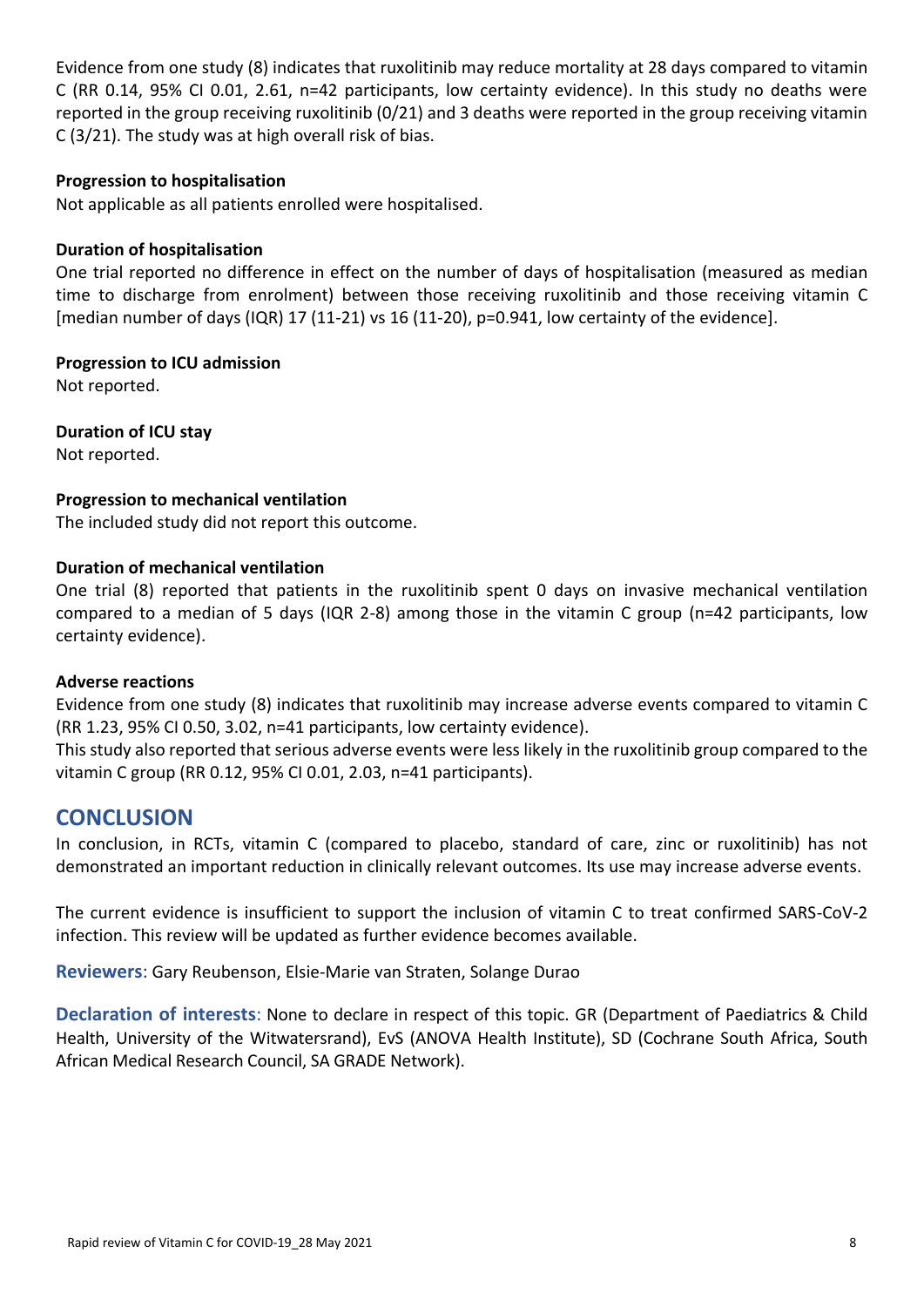# **Table 1. Characteristics of included trials**

| Citation               | <b>Study design</b> | Population                                   | Intervention                  | Comparator                | <b>Main findings</b>              | <b>Risk of Bias</b> |
|------------------------|---------------------|----------------------------------------------|-------------------------------|---------------------------|-----------------------------------|---------------------|
| Cao Y                  | Parallel group      | China                                        | Ruxolitinib (5mg) twice/day   | Vitamin C (100mg)         | Mortality (All cause) d14-d28:    | High                |
| J Allergy Clin Immunol | <b>RCT</b>          |                                              | + standard of care (SoC)      | twice/day + SoC           | 0/21 in intervention and 3/21 in  | (see Appendix 3     |
| 2020; 146:137-46(8)    | Date: 9 Feb to      | N=42 (21 intervention; 21 placebo)           |                               |                           | control. RR 0.14 (95% CI 0.01 to  | for details)        |
|                        | 28 Feb 2020         | median age of patients was 63 years          | The SoC treatment             |                           | 2.50). "Median time from          |                     |
|                        | Setting:            | (IQR, 58-68 years) Gender: 58.5% males       | included antiviral therapy,   |                           | randomization to death was 15     |                     |
|                        | multicentre         | Severity: Mild: n=0 / Moderate: n=0/         | supplemental oxygen,          |                           | days (IQR, 4;19) in the control   |                     |
|                        |                     | Severe: n=41 Critical: n=0                   | noninvasive and invasive      |                           | group."                           |                     |
|                        | Follow-up: 28       |                                              | ventilation, corticosteroid,  |                           |                                   |                     |
|                        | days                | Inclusion criteria: (1) met the diagnostic   | antibiotic agents,            |                           | Progression to hospitalization:   |                     |
|                        |                     | criteria for COVID-19; (2) 18 years or older | vasopressor support, renal-   |                           | <b>NR</b>                         |                     |
|                        |                     | and younger than 75 years; (3) severe        | replacement therapy, and      |                           |                                   |                     |
|                        |                     | cases. The diagnosis and the illness         | extracorporeal membrane       |                           | Duration of hospitalization:      |                     |
|                        |                     | severity of COVID-19 were defined            | oxygenation.                  |                           | median number of days (IQR)       |                     |
|                        |                     | according to the Chinese management          |                               |                           | from randomisation to             |                     |
|                        |                     | guideline for COVID-19 (version 5.0) and     |                               |                           | discharge: 17 (11-21) in          |                     |
|                        |                     | the full translated edition of diagnostic    |                               |                           | intervention group and 16 (11-    |                     |
|                        |                     | criteria is available in Supplementary       |                               |                           | 20) in vitamin C group.           |                     |
|                        |                     | Methods section in the Online Repository     |                               |                           |                                   |                     |
|                        |                     | at www.jacionline.org.                       |                               |                           | Progression to ICU admission:     |                     |
|                        |                     |                                              |                               |                           | $\mathbf{M}$                      |                     |
|                        |                     | Exclusion criteria: (1) patients with        |                               |                           |                                   |                     |
|                        |                     | concomitant malignant tumors; (2)            |                               |                           | Duration of ICU stay: NR          |                     |
|                        |                     | patients with severe cardiovascular and      |                               |                           |                                   |                     |
|                        |                     | metabolic disease that is not medically      |                               |                           | Progression to mechanical         |                     |
|                        |                     | controlled; (3) patients with a mental or    |                               |                           | ventilation: NR                   |                     |
|                        |                     | severe psychiatric disorder; (4) patients in |                               |                           |                                   |                     |
|                        |                     | need of invasive mechanic ventilation at     |                               |                           | Duration of mechanical            |                     |
|                        |                     | recruitment; (5) patients who could not      |                               |                           | ventilation: 0 d in the control   |                     |
|                        |                     | guarantee to complete all the scheduled      |                               |                           | and 5 d (IQR 2-8) in intervention |                     |
|                        |                     | treatment plans and follow-ups; (6)          |                               |                           |                                   |                     |
|                        |                     | women of child-bearing age with positive     |                               |                           | Adverse events: 16/22 in          |                     |
|                        |                     | pregnancy tests or those in the lactating    |                               |                           | intervention and 15/21 in         |                     |
|                        |                     | period; (7) patients whose condition was     |                               |                           | control; RR 1.02 (0.70, 1.48).    |                     |
|                        |                     | further complicated with other active        |                               |                           | Serious adverse events: 0/22 in   |                     |
|                        |                     | infections.                                  |                               |                           | intervention and 4/21 in control; |                     |
|                        |                     |                                              |                               |                           | RR 0.11 (95% CI 0.01, 1.86)       |                     |
| JamaliMoghadamSiahkali | Unblinded RCT       | Iran                                         | Vitamin C + Standard of       | Standard care             | Measured on admission, 3rd day    | Some concerns       |
| SEur J Med Res, 2021,  | Date: April and     |                                              | care                          |                           | after admission and at discharge  | (see Appendix 3     |
| 26:20(11)              | May 2020-           | N=60 (intervention: 30, control: 30)         |                               | Standard care:            |                                   | for details)        |
|                        | recruitment         | Mean age (SD): 57.5 years (18.3) in          | 1.5 g IV four times daily for | participants treated with | Mortality (decrease in            |                     |
|                        |                     | intervention and 61 years (15.9) in control  | 5 days                        | oral Lopinavir/Ritonavir  | mortality): 3/30 in intervention  |                     |
|                        | Setting: single-    | Gender: 50% female                           |                               | (Kaletra, Abbott          | and 3/30 in control; p>0.05; RR   |                     |
|                        |                     |                                              |                               | Laboratories) 400/100 mg  | 1.00 [0.22, 4.56]                 |                     |
|                        | centre              |                                              |                               |                           |                                   |                     |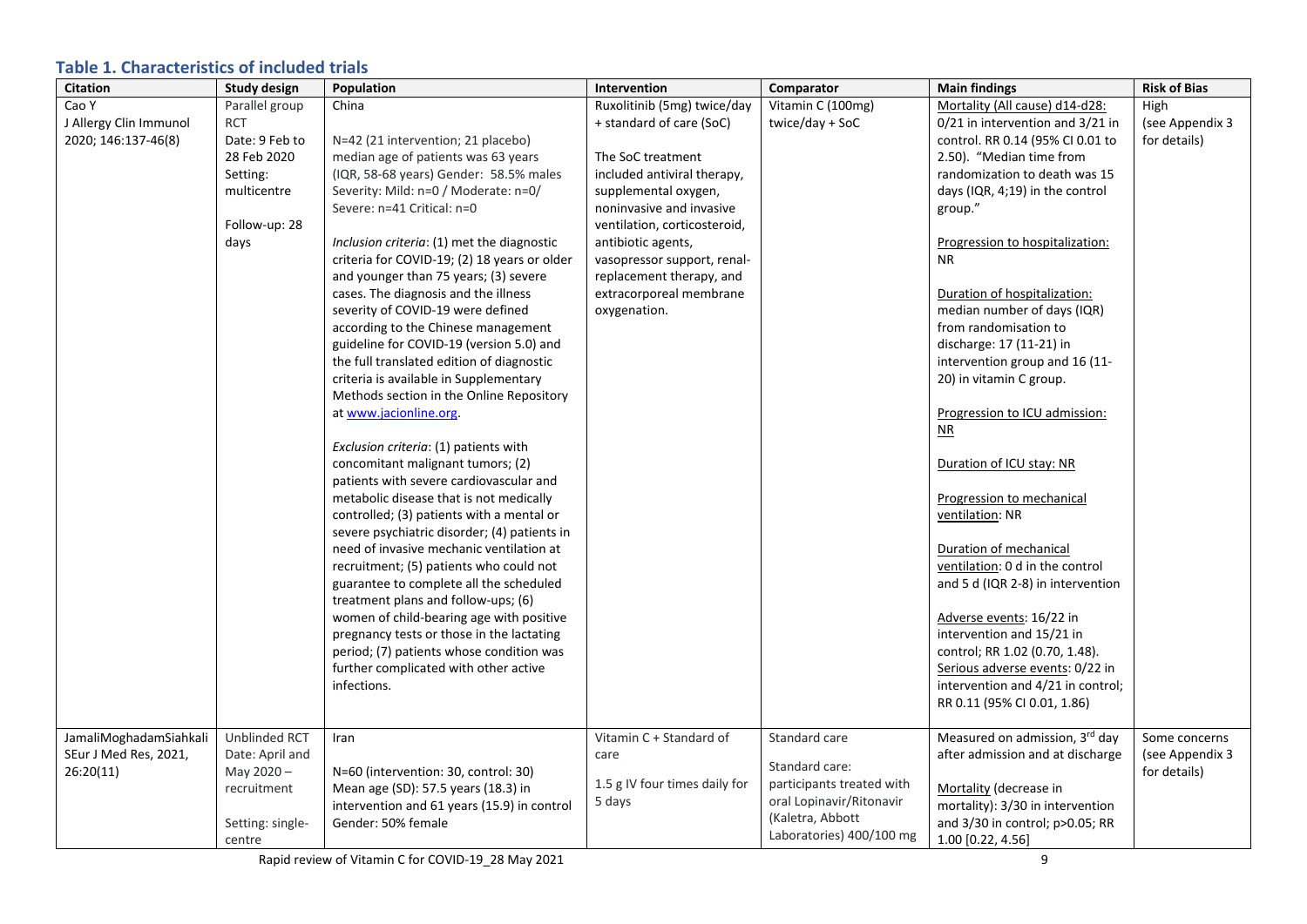| <b>Citation</b>       | <b>Study design</b> | Population                                                                     | Intervention              | Comparator                 | <b>Main findings</b>              | <b>Risk of Bias</b> |
|-----------------------|---------------------|--------------------------------------------------------------------------------|---------------------------|----------------------------|-----------------------------------|---------------------|
|                       |                     | Severity: Mild: n=0 / Moderate: n=0/                                           |                           | twice daily and daily dose |                                   |                     |
|                       | Follow-up:          | Severe: n=60 Critical: n=0                                                     |                           | of oral                    | Progression to hospitalization:   |                     |
|                       | unclear             |                                                                                |                           | Hydroxychloroquine (400    | n/a                               |                     |
|                       |                     | Inclusion criteria: Age older than 18 years;                                   |                           | mg) according to the       |                                   |                     |
|                       |                     | Positive COVID-19 polymerase chain                                             |                           | Iranian COVID-19           | Duration of hospitalization:      |                     |
|                       |                     | reaction (PCR) test or COVID-19 suspicion                                      |                           | treatment protocol at      | median number of days (IQR):      |                     |
|                       |                     | based on clinical findings (mainly fever,                                      |                           | time of this study. Some   | 8.5 (7.0-12.0) in intervention    |                     |
|                       |                     | dyspnea, dry cough); Imaging findings of                                       |                           | of the patients            | and 6.5 (4.0-12.0) in control;    |                     |
|                       |                     | COVID-19 on spiral chest computer                                              |                           | deteriorated during the    | $p=0.028$                         |                     |
|                       |                     | tomography (CT) or high resolution CT                                          |                           | admission and received     |                                   |                     |
|                       |                     | (HRCT) imagings validated by a trained                                         |                           | corticosteroid             | Progression to ICU admission:     |                     |
|                       |                     | radiologist; Clinical manifestations of ARDS                                   |                           | (methylprednisolone 125    | <b>NR</b>                         |                     |
|                       |                     | or myocarditis; and oxygen saturation                                          |                           | mg daily for three days)   |                                   |                     |
|                       |                     | lower than 93% from admission or after 48                                      |                           | and IVIG (5 to 10 gr daily | Duration of ICU stay: median      |                     |
|                       |                     | hours from the first COVID-19 treatment                                        |                           | for three to five days).   | days (IQR): 5.5 (5.0-10.0) in     |                     |
|                       |                     |                                                                                |                           |                            | intervention and 5 (5.0-7.0) in   |                     |
|                       |                     | Exclusion criteria: Receiving anti-retroviral                                  |                           |                            | control, p=0.381.                 |                     |
|                       |                     | therapy or immune system booster                                               |                           |                            |                                   |                     |
|                       |                     | medications in the last three months; No                                       |                           |                            | Progression to mechanical         |                     |
|                       |                     | proven and confirmed COVID-19 disease                                          |                           |                            | ventilation-(intubation): 5/30 in |                     |
|                       |                     | based on the inclusion criteria; Patients                                      |                           |                            | intervention and 4/30 in control; |                     |
|                       |                     | with Glucose-6-phosphate dehydrogenase                                         |                           |                            | p>0.09.                           |                     |
|                       |                     | (G6PD) deficiency; Patients with end stage<br>renal diseases (ESRD); Pregnancy |                           |                            | Duration of mechanical            |                     |
|                       |                     |                                                                                |                           |                            | ventilation: NR                   |                     |
|                       |                     |                                                                                |                           |                            |                                   |                     |
|                       |                     |                                                                                |                           |                            | Adverse reactions: "During        |                     |
|                       |                     |                                                                                |                           |                            | treatment with HDIVC, none of     |                     |
|                       |                     |                                                                                |                           |                            | the patients experienced          |                     |
|                       |                     |                                                                                |                           |                            | adverse events such as            |                     |
|                       |                     |                                                                                |                           |                            | headache, nausea, bloating, or    |                     |
|                       |                     |                                                                                |                           |                            | abdominal discomfort"             |                     |
| Kumari P Cureus 2020; | Unblinded RCT       | Pakistan                                                                       | Vitamin C + Standard care | Standard care              | Mortality: 7/75 in intervention   | Some concerns       |
| 12(11): e11779. DOI   | Date: 1 March       |                                                                                |                           |                            | and $11/75$ in control; $p=0.31$  | (see Appendix 3     |
| 10.7759/cureus.11779  | 2020 to 30 July     | N=150 (intervention: 75, control: 75)                                          | 50 mg/kg/day IV           | Standard care: Standard    |                                   | for details)        |
| (10)                  | 2020                | Mean age $(SD)$ : 52 $(11)$ years in                                           |                           | therapy for COVID-19       | Progression to hospitalization;   |                     |
|                       |                     | intervention and 53 (12) in control.                                           |                           | infection, which included  |                                   |                     |
|                       | Setting: single     | Gender: 56.9& male                                                             |                           | antipyretics,              | Duration of hospitalization:      |                     |
|                       | center              | Severity: Mild: n=0 / Moderate: n=0/                                           |                           | dexamethasone, and         | mean days (SD): 8.1 (1.8) in      |                     |
|                       |                     | Severe: n=150 Critical: n=0                                                    |                           | prophylactic antibiotics   | intervention and 10.7 (2.2) in    |                     |
|                       | Follow-up:          |                                                                                |                           |                            | control; p<0.0001                 |                     |
|                       | unclear             | Inclusion criteria:                                                            |                           |                            |                                   |                     |
|                       |                     | Patients who were admitted with severe                                         |                           |                            | Progression to ICU admission:     |                     |
|                       |                     | COVID-19 infection diagnosed based on                                          |                           |                            | <b>NR</b>                         |                     |
|                       |                     | the national health guidelines of Pakistan.                                    |                           |                            |                                   |                     |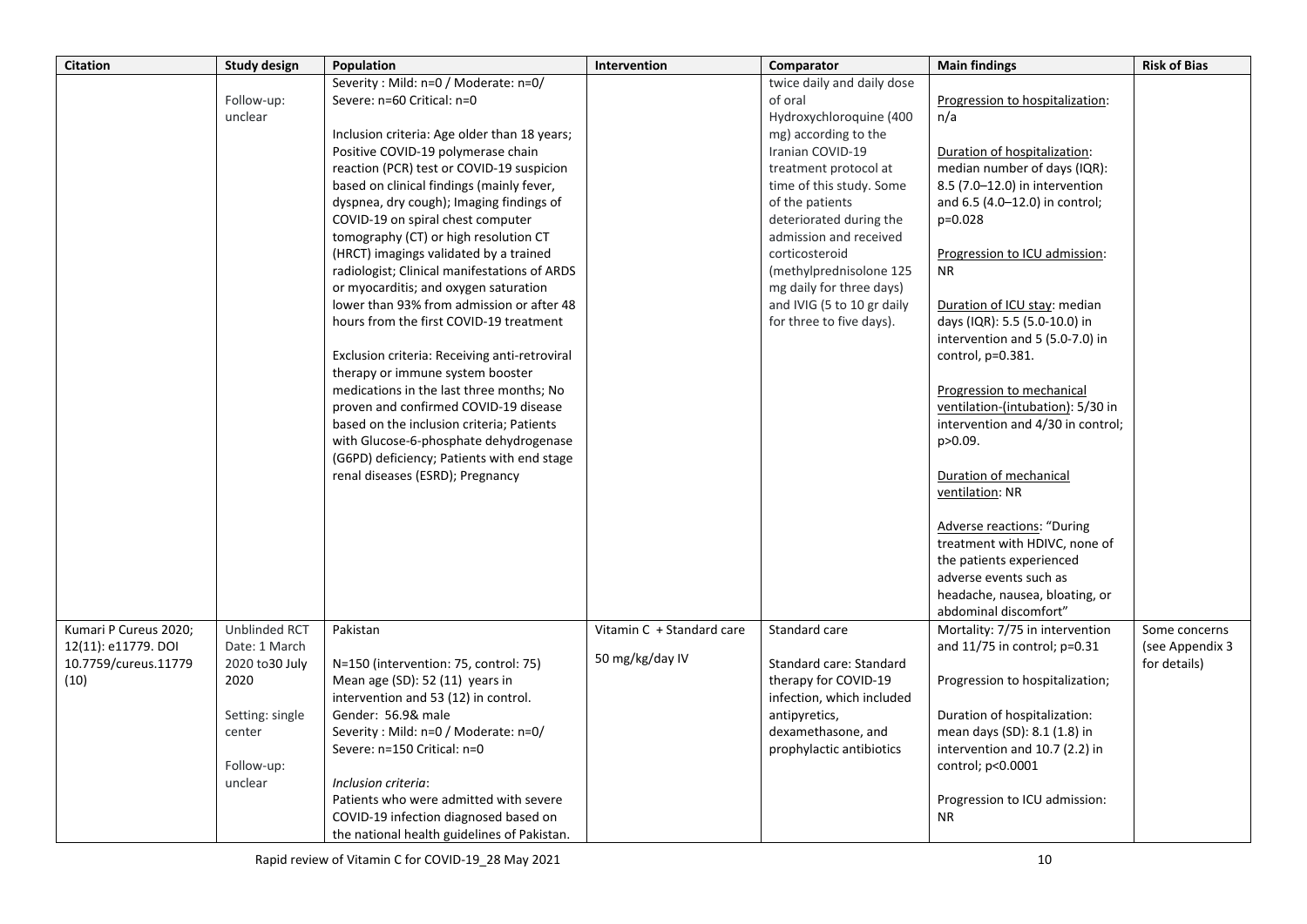| <b>Citation</b>         | <b>Study design</b> | Population                                      | Intervention                 | Comparator                 | <b>Main findings</b>              | <b>Risk of Bias</b> |
|-------------------------|---------------------|-------------------------------------------------|------------------------------|----------------------------|-----------------------------------|---------------------|
|                         |                     | Guidelines: In adults, clinical signs of        |                              |                            | Duration of ICU stay: NR          |                     |
|                         |                     | pneumonia (fever/ cough) plus, any of the       |                              |                            |                                   |                     |
|                         |                     | following: Respiratory rate > 30, Severe        |                              |                            | Progression to mechanical         |                     |
|                         |                     | respiratory distress, SpO2 ≤ 90% on room        |                              |                            | ventilation: 12/75 in             |                     |
|                         |                     | air, Chest X-ray involving >50% of lung         |                              |                            | intervention and 15/75 in         |                     |
|                         |                     | fields                                          |                              |                            | control; $p=0.406$                |                     |
|                         |                     |                                                 |                              |                            |                                   |                     |
|                         |                     | <b>Excluded: Patients who needed mechanical</b> |                              |                            | Duration of mechanical            |                     |
|                         |                     | ventilation within 12 hours of admission        |                              |                            | ventilation: NR                   |                     |
|                         |                     |                                                 |                              |                            |                                   |                     |
|                         |                     |                                                 |                              |                            | Adverse reactions: NR             |                     |
| Thomas JAMA network     | Unblinded RCT.      | <b>United States of America</b>                 | 1) Vitamin $C +$ standard of | 1) Standard care           | Mortality: 1/48 in in vitamin C   | Some concerns       |
| open. 2021;4(2):e210369 |                     |                                                 | care.                        |                            | arm; 0/58 in zinc arm; 2/58 in    | (see Appendix 3     |
| (7)                     | Date: 27 April      | $N = 214$                                       |                              |                            | vitamin C and zinc arm; 0/48 in   | for details)        |
|                         | 2020 to 14          | Mean age: 45.2                                  | 2) Vitamin $C +$ standard of | 2) Zinc + standard of care | standard care arm. p=0.40         |                     |
|                         | October 2020        | Gender: 82 males, 132 females                   | care                         |                            |                                   |                     |
|                         |                     | Severity: NR                                    |                              | 3) Zinc + Vitamin $C +$    | Progression to hospitalization:   |                     |
|                         | Setting: multi      |                                                 | 3) Zinc + standard of care*  | standard of care *         | 2/48 in in vitamin C arm; 0/58    |                     |
|                         | centre              | Inclusion criteria:                             |                              |                            | in zinc arm; 7/58 in vitamin C    |                     |
|                         |                     | 1. New diagnosis in an outpatient setting;      |                              |                            | and zinc arm; 3/48 in standard    |                     |
|                         | Follow-up:          | 2. Aged 18 years or older;                      | Vitamin C: 8000mg orally     |                            | care arm. p=0.50                  |                     |
|                         | unclear             | 3. A menstrual period within the past 30        | per day                      |                            |                                   |                     |
|                         |                     | days or previous sterilization;                 |                              |                            | Duration of hospitalization: NR   |                     |
|                         |                     | 4. Negative pregnancy test                      | Zinc: 50mg orally per day    |                            |                                   |                     |
|                         |                     |                                                 |                              |                            | Progression to ICU admission:     |                     |
|                         |                     |                                                 | Duration: 10 days            |                            | <b>NR</b>                         |                     |
|                         |                     | Exclusion criteria:                             |                              |                            |                                   |                     |
|                         |                     | 1. Hospitalized;                                |                              |                            | Duration of ICU stay: NR          |                     |
|                         |                     | 2. Resided outside of Ohio or Florida;          |                              |                            |                                   |                     |
|                         |                     | pregnant;                                       |                              |                            | Progression to mechanical         |                     |
|                         |                     | 3. Actively lactating                           |                              |                            | ventilation: NR                   |                     |
|                         |                     | 4. Advanced chronic kidney disease;             |                              |                            | Duration of mechanical            |                     |
|                         |                     | 5. Liver disease awaiting transplantation;      |                              |                            | ventilation: NR                   |                     |
|                         |                     | 6. History of calcium oxalate kidney stones     |                              |                            |                                   |                     |
|                         |                     |                                                 |                              |                            | Adverse reactions: 0/50 in SoC;   |                     |
|                         |                     |                                                 |                              |                            | 2/48 in vit C only group; 2/58 in |                     |
|                         |                     |                                                 |                              |                            | Zn only group                     |                     |
| Zhang J. Ann. Intensive | Single-blinded,     | China                                           | Vitamin C (high dose) +      | Placebo + standard of care | Failed to reach planned           | Some concerns       |
| Care (2021) 11:5 (9)    | placebo-            |                                                 | Standard of care             |                            | enrolment as numbers declined.    | (see Appendix 3     |
|                         | controlled RCT      | N=56 (Intervention: 27, control: 29)            |                              | 50 ml of bacteriostatic    |                                   | for details)        |
|                         |                     | Mean age (SD): 66.3 years (11.2) in             | 24g/day administered 12g     | water infused every 12 h   | 28-day Mortality: 6/27 in         |                     |
|                         | Date: 14            | intervention and 67.0 years (14.3) in           | IVI 12 hourly (50mL)         | at the same rate as vit C  | intervention and 10/29 in         |                     |
|                         | February 2020       | control                                         |                              |                            | control; HR (95% CI) 0.5 (0.2 to  |                     |
|                         |                     | Gender: 66.1% (37/56) male                      | Duration: 7d                 |                            | 1.8) p=0.31; RR 0.64 [0.27, 1.53] |                     |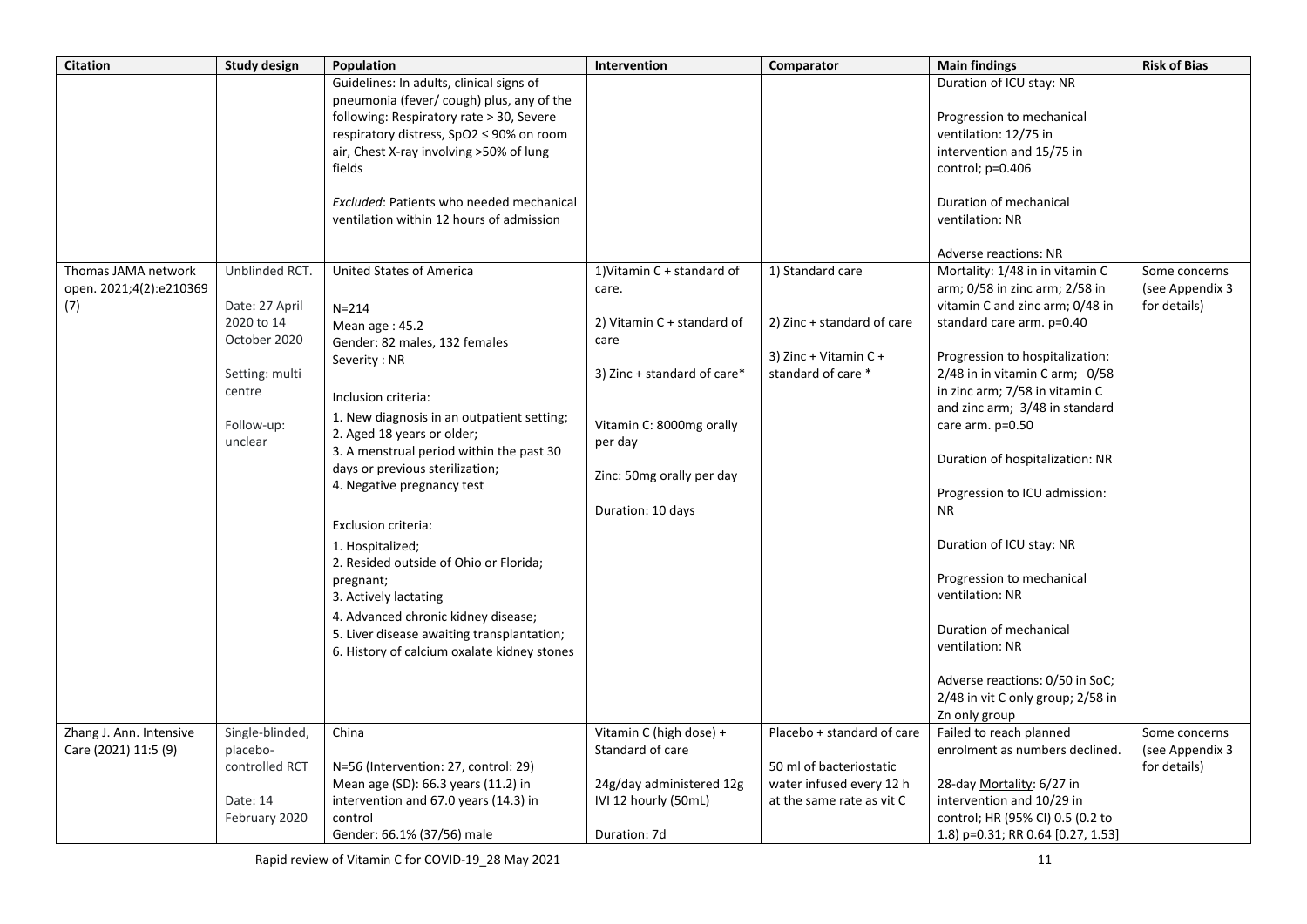| <b>Citation</b> | <b>Study design</b> | Population                                    | <b>Intervention</b> | Comparator                 | <b>Main findings</b>                  | <b>Risk of Bias</b> |
|-----------------|---------------------|-----------------------------------------------|---------------------|----------------------------|---------------------------------------|---------------------|
|                 | to 29 March         | Severity: Mild: n=0 / Moderate: n=0/          |                     | Standard of Care: "other   |                                       |                     |
|                 | 2020                | Severe & Critical: 56                         |                     | general treatments         | Progression to hospitalisation:       |                     |
|                 |                     |                                               |                     | followed the latest COVID- | <b>NR</b>                             |                     |
|                 | Multi (3) centre    | Inclusion criteria:                           |                     | 19 guidelines"             |                                       |                     |
|                 | study               | 1. Age $\geq$ 18 and <80 years                |                     |                            | Duration of hospitalisation -         |                     |
|                 |                     | 2. RT-PCR positive for SARS-CoV-2             |                     |                            | mean days (SD) : 35.0 (17.0) in       |                     |
|                 |                     | 3. Pneumonia confirmed by chest imaging       |                     |                            | intervention and 32.8 (17.0) in       |                     |
|                 |                     | 4. Admission to ICU                           |                     |                            | control; HR (95% CI) 2.2 (- 7.5,      |                     |
|                 | Follow-up:<br>-28   | 5. Enrolled within 48 hours of ICU            |                     |                            | 11.8) $p = 0.65$                      |                     |
|                 | days                | admission                                     |                     |                            |                                       |                     |
|                 |                     |                                               |                     |                            | Progression to ICU admission:         |                     |
|                 |                     | Excluded:                                     |                     |                            | <b>NR</b>                             |                     |
|                 |                     | 1. Allergy to vitamin C, pregnancy or         |                     |                            |                                       |                     |
|                 |                     | breastfeeding                                 |                     |                            | Duration of ICU stay: mean days       |                     |
|                 |                     | 2. Expected survival duration <24 hours       |                     |                            | (SD): 22.9 (14.8) in intervention     |                     |
|                 |                     | 3. History of glucose-6-phosphate             |                     |                            | and 17.8 (13.3) in control; MD        |                     |
|                 |                     | dehydrogenase deficiency                      |                     |                            | (95% CI) 5.0 (- 2.5, 12.7) p=0.20     |                     |
|                 |                     | 4. End-stage pulmonary disease                |                     |                            |                                       |                     |
|                 |                     | 5. Already enrolled in another clinical trial |                     |                            | Progression to mechanical             |                     |
|                 |                     |                                               |                     |                            | ventilation: NR                       |                     |
|                 |                     | Removed from trial if actual treatment        |                     |                            |                                       |                     |
|                 |                     | time <3 days due to death or discharge        |                     |                            | Duration of mechanical                |                     |
|                 |                     | from the ICU.                                 |                     |                            | ventilation - median days (IQR):      |                     |
|                 |                     |                                               |                     |                            | 1.5 [0.0-19.0] in intervention and    |                     |
|                 |                     |                                               |                     |                            | 6.0 [0.0-16.0] in control; MD         |                     |
|                 |                     |                                               |                     |                            | $(95\%$ CI) - 0.8 (- 6.4, 4.9) p=0.60 |                     |
|                 |                     |                                               |                     |                            |                                       |                     |
|                 |                     |                                               |                     |                            | <b>Adverse reactions: NR</b>          |                     |
|                 |                     |                                               |                     |                            |                                       |                     |
|                 |                     |                                               |                     |                            |                                       |                     |

*RCT: randomized controlled trials; NR: not reported; \*this comparison is not reported in this review*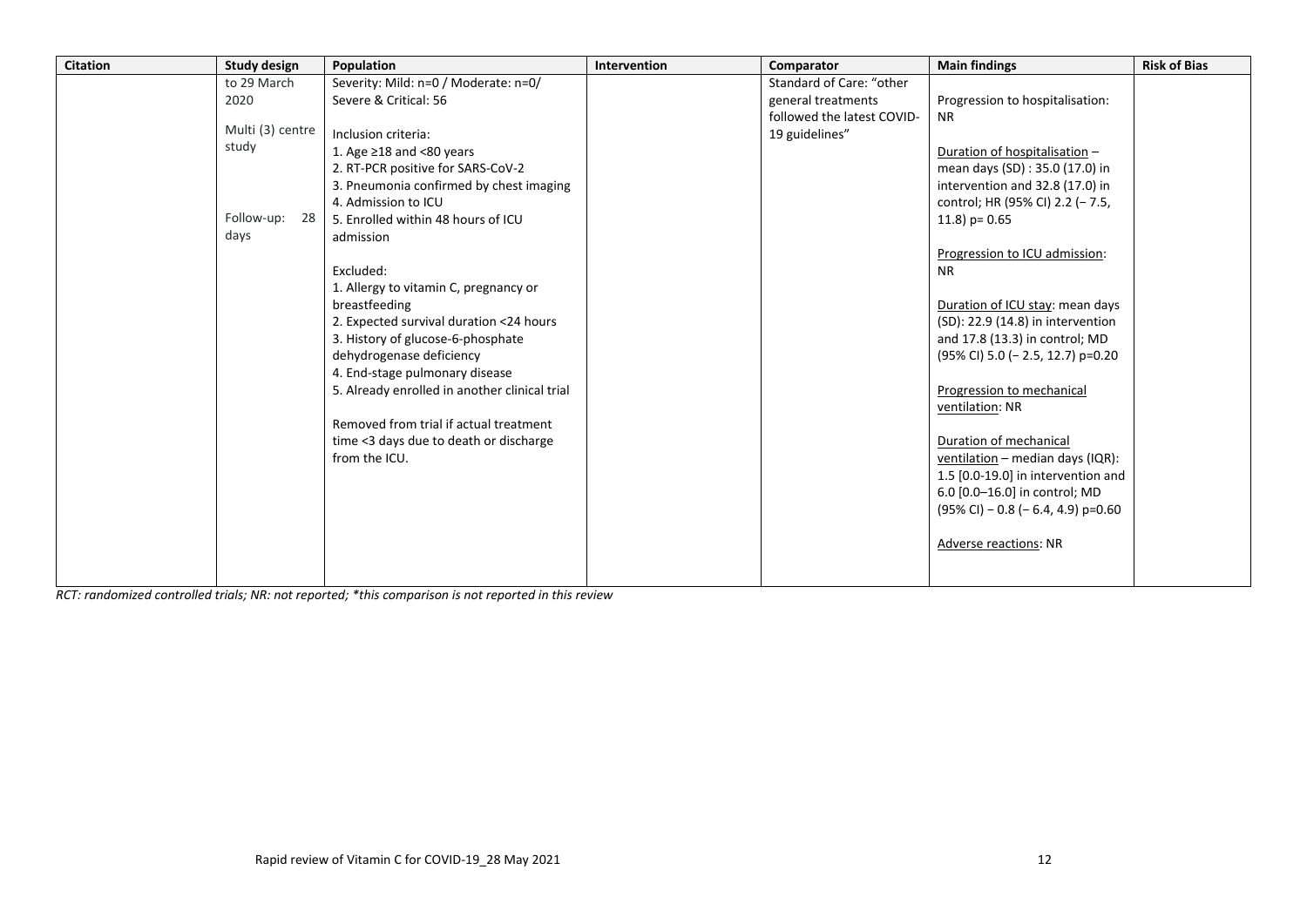## **Table 3. GRADE evidence profile for comparison 1: vitamin C vs placebo/standard of care**

#### **Setting**: in patients and outpatient

|                                                                                                                  |                                     |                                                  | <b>Certainty assessment</b>                                               |                     |                      |                                                                                                              |                      | Nº of patients                 |                                             | <b>Effect</b>                                     |                                    |  |
|------------------------------------------------------------------------------------------------------------------|-------------------------------------|--------------------------------------------------|---------------------------------------------------------------------------|---------------------|----------------------|--------------------------------------------------------------------------------------------------------------|----------------------|--------------------------------|---------------------------------------------|---------------------------------------------------|------------------------------------|--|
| Nº of<br>studies                                                                                                 | <b>Study</b><br>design              | <b>Risk of bias</b>                              | Inconsistency                                                             | <b>Indirectness</b> | Imprecision          | <b>Other</b><br>considerations                                                                               | <b>Vitamin C</b>     | placebo/SoC                    | <b>Relative</b><br>(95% CI)                 | <b>Absolute</b><br>(95% CI)                       | <b>Certainty</b>                   |  |
|                                                                                                                  | Mortality (follow up: 28 days)      |                                                  |                                                                           |                     |                      |                                                                                                              |                      |                                |                                             |                                                   |                                    |  |
| $\Delta$                                                                                                         | <b>RCTs</b>                         | serious <sup>a</sup>                             | not serious                                                               | not serious         | serious <sup>b</sup> | none                                                                                                         | 17/180<br>(9.4% )    | 24/184<br>(13.0%)              | <b>RR 0.72</b><br>(0.41 to 1.26)            | 37 fewer per 1,000<br>(from 77 fewer to 34 more)  | $\oplus$ $\oplus$<br>LOW           |  |
| Progression to hospitalisation (follow up: 10 days; assessed with: number of patients requiring hospitalisation) |                                     |                                                  |                                                                           |                     |                      |                                                                                                              |                      |                                |                                             |                                                   |                                    |  |
| 1                                                                                                                | <b>RCT</b>                          | serious <sup>a,b</sup>                           | not serious                                                               | not serious         | serious <sup>b</sup> | none                                                                                                         | 2/48<br>(4.2%)       | 3/50<br>$(6.0\%)$              | <b>RR 0.68</b><br>$(0.11$ to 4.27)          | 19 fewer per 1,000<br>(from 53 fewer to 196 more) | $\oplus$ $\oplus$<br>LOW           |  |
|                                                                                                                  |                                     | Duration of hospitalisation (follow up: 28 days) |                                                                           |                     |                      |                                                                                                              |                      |                                |                                             |                                                   |                                    |  |
| 3                                                                                                                | <b>RCTs</b>                         | serious <sup>a</sup>                             | serious <sup>c</sup>                                                      | not serious         | serious <sup>b</sup> | none                                                                                                         | 132                  | 134                            |                                             | MD 1.76 days fewer<br>(3.88 fewer to 0.35 more)   | $\bigoplus$ OOO<br><b>VERY LOW</b> |  |
|                                                                                                                  | <b>Progression to ICU admission</b> |                                                  |                                                                           |                     |                      |                                                                                                              |                      |                                |                                             |                                                   |                                    |  |
| $\mathbf 0$                                                                                                      |                                     |                                                  |                                                                           |                     |                      |                                                                                                              |                      | No study reported this outcome |                                             |                                                   |                                    |  |
|                                                                                                                  |                                     |                                                  | Duration of ICU stay (follow up: 28 days; assessed with: days)            |                     |                      |                                                                                                              |                      |                                |                                             |                                                   |                                    |  |
| 2                                                                                                                | <b>RCTs</b>                         | serious <sup>a</sup>                             | not serious                                                               | not serious         | serious <sup>b</sup> | none                                                                                                         | 57                   | 59                             | $\sim$                                      | MD 1.97 days more (0.11 more to<br>3.83 more)     | $\oplus$ $\oplus$<br>LOW           |  |
|                                                                                                                  |                                     |                                                  |                                                                           |                     |                      | Progression to mechanical ventilation (assessed with: number requiring intubation/mechanical ventilation)    |                      |                                |                                             |                                                   |                                    |  |
| $\overline{2}$                                                                                                   | <b>RCTs</b>                         | serious <sup>d</sup>                             | serious <sup>e</sup>                                                      | not serious         | serious <sup>f</sup> | none                                                                                                         | 17/105<br>$(16.2\%)$ | 19/105<br>$(18.1\%)$           | <b>RR 0.89</b><br>$(0.49 \text{ to } 1.62)$ | 20 fewer per 1,000<br>(from 92 fewer to 112 more) | $\bigoplus$ OOO<br><b>VERY LOW</b> |  |
|                                                                                                                  |                                     |                                                  | Duration of mechanical ventilation (assessed with: median number of days) |                     |                      |                                                                                                              |                      |                                |                                             |                                                   |                                    |  |
|                                                                                                                  | <b>RCT</b>                          | serious <sup>9</sup>                             | not serious                                                               | not serious         | serious <sup>h</sup> | none                                                                                                         | 27                   | 29                             |                                             | median 0.8 days fewer (6.4 fewer to 4.9<br>more)  | $\oplus$ $\oplus$<br>LOW           |  |
|                                                                                                                  |                                     |                                                  |                                                                           |                     |                      | Adverse events (assessed with: patients experiencing nausea, vomiting, bloating, abdominal discomfort or NR) |                      |                                |                                             |                                                   |                                    |  |
|                                                                                                                  | <b>RCT</b>                          | serious <sup>9</sup>                             | not serious                                                               | not serious         | very serious         | none                                                                                                         | 17/43 (39.5%)        | 0/46<br>$(0.0\%)$              | RR 37.39<br>$(2.32 \text{ to } 603.17)$     | 0 fewer per 1,000 (from 0 fewer to 0<br>fewer)    | $\bigoplus$ OOO<br><b>VERY LOW</b> |  |

*CI: Confidence interval; RCT: randomized controlled trial; RR: Risk ratio; MD: Mean difference*

#### **Explanations**

a. Downgraded by 1 level due to risk of bias: one study at high risk of bias and three studies' risk of bias judged as having some concerns

b. Downgraded by 1 level due to imprecision: overall estimate had wide confidence interval and small sample size

c. Downgraded by 1 level due to inconsistency: two trials with very different point estimates

d. Downgraded by 1 level due to risk of bias: both studies had some concerns

e. Downgraded by 1 level due to inconsistency: the point estimates of the two studies were very different, ranging from a 20% reduction in risk in one and a 25% increase in risk in the other

f. Downgraded due to 1 level due to imprecision: both trials had a small sample size and the 95% CI of the pooled analysis was very wide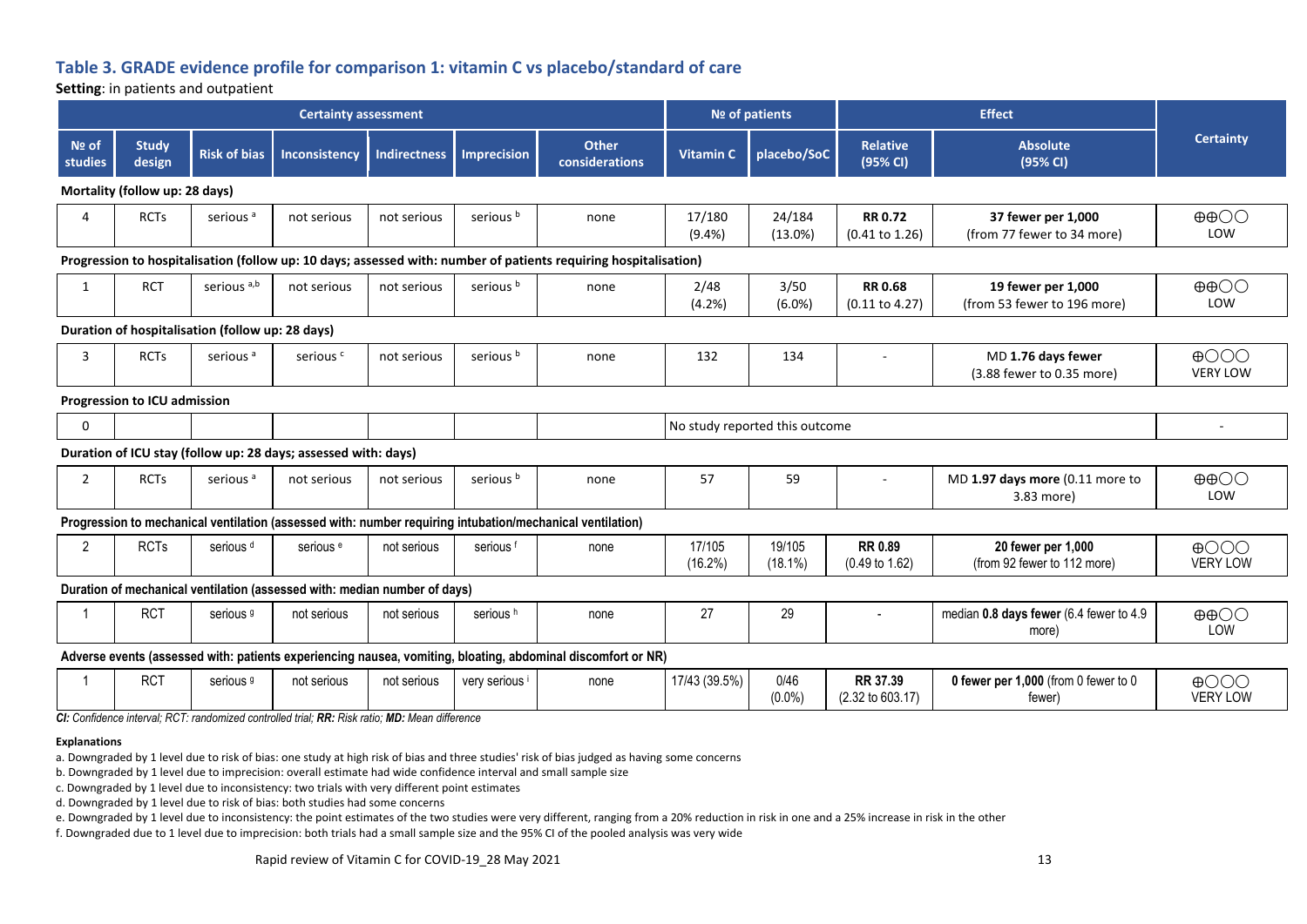g. Downgraded by 1 level due to risk of bias: one study at some concerns of bias

h. Downgraded by 1 level due to imprecision: small sample size and wide confidence interval

i. Downgraded by 2 levels due to imprecision: small sample size and very wide confidence interval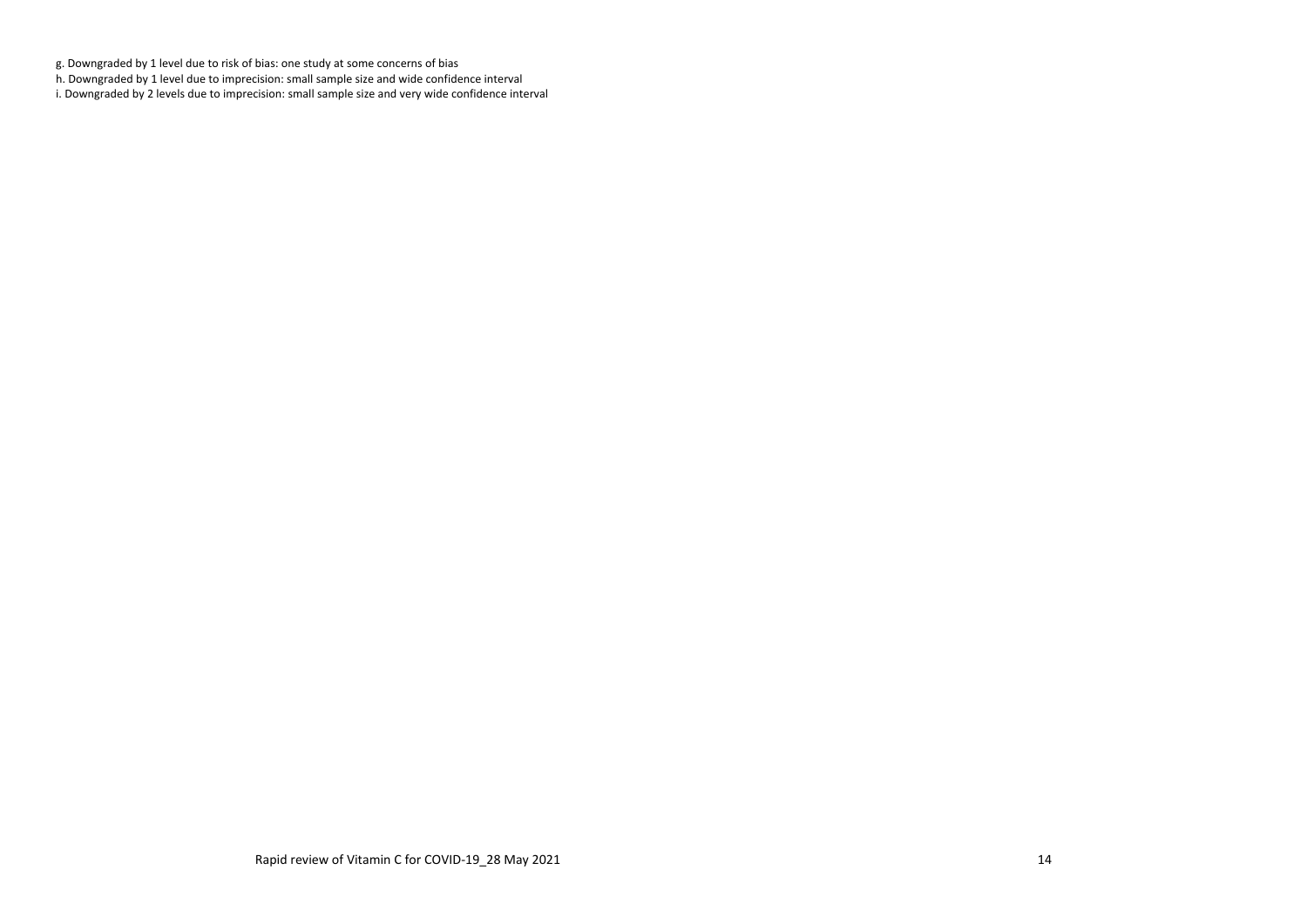# **Table 4. GRADE evidence profile for comparison 2: vitamin C vs zinc**

#### **Setting**: Inpatient

|                                                                                                         |                                                                                                                                         |                                       | <b>Certainty assessment</b> |                     |                      |                      | Nº of patients |                                                |                                              | <b>Effect</b>                                    |                                    |  |
|---------------------------------------------------------------------------------------------------------|-----------------------------------------------------------------------------------------------------------------------------------------|---------------------------------------|-----------------------------|---------------------|----------------------|----------------------|----------------|------------------------------------------------|----------------------------------------------|--------------------------------------------------|------------------------------------|--|
| Nº of<br>studies                                                                                        | <b>Study</b><br>design                                                                                                                  | <b>Risk of bias</b>                   | Inconsistency               | <b>Indirectness</b> | <b>Imprecision</b>   | Other considerations | Vitamin C      | <b>Zinc</b>                                    | <b>Relative</b><br>(95% CI)                  | <b>Absolute</b><br>(95% CI)                      | <b>Certainty</b>                   |  |
|                                                                                                         | Mortality (follow up: 28 days)                                                                                                          |                                       |                             |                     |                      |                      |                |                                                |                                              |                                                  |                                    |  |
|                                                                                                         | <b>RCT</b>                                                                                                                              | serious <sup>a</sup>                  | not serious                 | not serious         | very serious b       | none                 | $1/48$ (2.1%)  | $0/58(0.0\%)$                                  | <b>RR 3.61</b><br>$(0.15 \text{ to } 86.70)$ | 0 fewer per 100<br>(from 0 fewer to 0 fewer)     | $\bigoplus$ OOO<br><b>VERY LOW</b> |  |
| Progression to hospitalisation (follow up: 28 days; assessed with: number of participants hospitalised) |                                                                                                                                         |                                       |                             |                     |                      |                      |                |                                                |                                              |                                                  |                                    |  |
|                                                                                                         | <b>RCT</b>                                                                                                                              | serious <sup>a</sup>                  | not serious                 | not serious         | serious <sup>c</sup> | none                 | 2/48 (4.2%)    | 5/58 (8.6%)                                    | <b>RR 0.48</b><br>$(0.10 \text{ to } 2.38)$  | 4 fewer per 100<br>(from 8 fewer to 12 more)     | $\oplus$ $\oplus$<br>LOW           |  |
|                                                                                                         | Duration of hospitalisation                                                                                                             |                                       |                             |                     |                      |                      |                |                                                |                                              |                                                  |                                    |  |
| $\mathbf{0}$                                                                                            |                                                                                                                                         |                                       |                             |                     |                      |                      |                | The included study did not report this outcome |                                              |                                                  |                                    |  |
|                                                                                                         | Progression to ICU admission                                                                                                            |                                       |                             |                     |                      |                      |                |                                                |                                              |                                                  |                                    |  |
| 0                                                                                                       |                                                                                                                                         |                                       |                             |                     |                      |                      |                | The included study did not report this outcome |                                              |                                                  | ٠                                  |  |
|                                                                                                         | Duration of ICU stay                                                                                                                    |                                       |                             |                     |                      |                      |                |                                                |                                              |                                                  |                                    |  |
| 0                                                                                                       |                                                                                                                                         |                                       |                             |                     |                      |                      |                | The included study did not report this outcome |                                              |                                                  |                                    |  |
|                                                                                                         |                                                                                                                                         | Progression to mechanical ventilation |                             |                     |                      |                      |                |                                                |                                              |                                                  |                                    |  |
| 0                                                                                                       |                                                                                                                                         |                                       |                             |                     |                      |                      |                | The included study did not report this outcome |                                              |                                                  |                                    |  |
|                                                                                                         | Duration of mechanical ventilation                                                                                                      |                                       |                             |                     |                      |                      |                |                                                |                                              |                                                  |                                    |  |
| 0                                                                                                       | The included study did not report this outcome                                                                                          |                                       |                             |                     |                      |                      |                |                                                |                                              |                                                  |                                    |  |
|                                                                                                         | Adverse reactions (follow up: 28 days; assessed with: proportion of patients experiencing nausea, diarrhoea, and stomach cramps, other) |                                       |                             |                     |                      |                      |                |                                                |                                              |                                                  |                                    |  |
|                                                                                                         | <b>RCT</b>                                                                                                                              | serious <sup>a</sup>                  | not serious                 | not serious         | serious <sup>c</sup> | none                 | 17/43 (39.5%)  | 10/54 (18.5%)                                  | <b>RR 2.13</b><br>$(1.09 \text{ to } 4.17)$  | 209 more per 1,000<br>(from 17 more to 587 more) | $\oplus$ $\oplus$ $\odot$<br>LOW   |  |

*CI: Confidence interval; RCT: randomized controlled trial; RR: Risk ratio*

**Explanations**

a. Downgraded by 1 level due to risk of bias: study classified as having some concerns

b. Downgraded by 2levels due to imprecision: small sample size and very wide confidence interval

c. Downgraded by 1 level due to imprecision: small sample size and wide confidence interval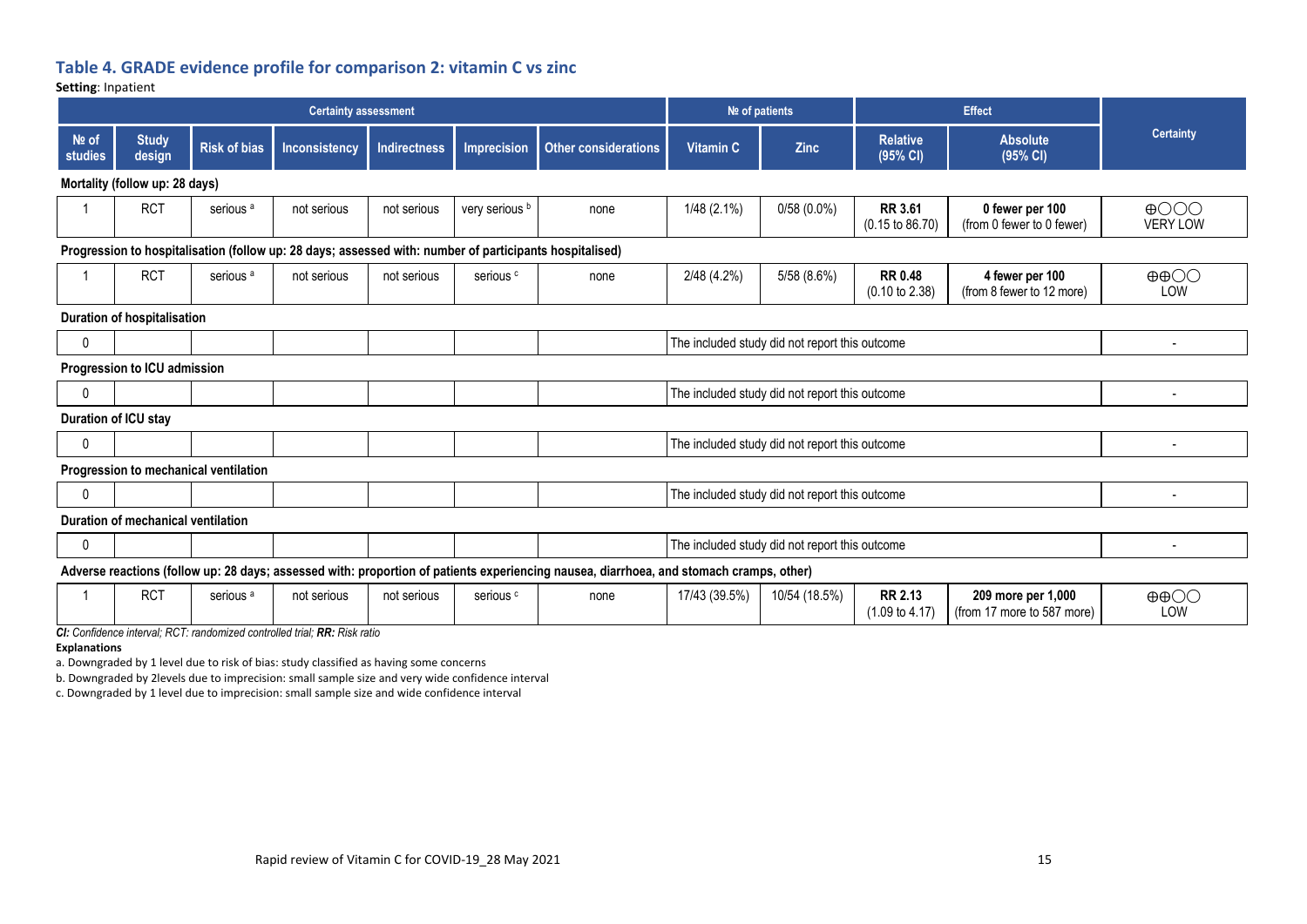# **Table 5. GRADE evidence profile for comparison 3: ruxolitinib vs vitamin C**

**Setting**: inpatient

|                           | <b>Certainty assessment</b>        |                                       |                                                                                             |                     |                      | <b>Effect</b><br>Nº of patients                                                                              |                        |                                                |                                             |                                                                                                                                                                                     |                                   |
|---------------------------|------------------------------------|---------------------------------------|---------------------------------------------------------------------------------------------|---------------------|----------------------|--------------------------------------------------------------------------------------------------------------|------------------------|------------------------------------------------|---------------------------------------------|-------------------------------------------------------------------------------------------------------------------------------------------------------------------------------------|-----------------------------------|
| $Ne$ of<br><b>studies</b> | <b>Study</b><br>design             | <b>Risk of bias</b>                   | Inconsistency                                                                               | <b>Indirectness</b> | <b>Imprecision</b>   | <b>Other considerations</b>                                                                                  | <b>Ruxolitinib</b>     | vitamin C                                      | <b>Relative</b><br>(95% CI)                 | <b>Absolute</b><br>(95% CI)                                                                                                                                                         | <b>Certainty</b>                  |
|                           | Mortality (follow up: 18 days)     |                                       |                                                                                             |                     |                      |                                                                                                              |                        |                                                |                                             |                                                                                                                                                                                     |                                   |
|                           | <b>RCT</b>                         | serious <sup>a</sup>                  | not serious                                                                                 | not serious         | serious <sup>b</sup> | none                                                                                                         | $0/21(0.0\%)$          | 3/21 (14.3%)                                   | <b>RR 0.14</b><br>$(0.01$ to 2.61)          | 123 fewer per 1,000<br>(from 141 fewer to 230 more)                                                                                                                                 | $\oplus$ $\oplus$<br>LOW          |
|                           | Progression to hospitalisation     |                                       |                                                                                             |                     |                      |                                                                                                              |                        |                                                |                                             |                                                                                                                                                                                     |                                   |
| $\mathbf{0}$              |                                    |                                       |                                                                                             |                     |                      |                                                                                                              |                        | The included study did not report this outcome |                                             |                                                                                                                                                                                     |                                   |
|                           |                                    |                                       | Duration of hospitalisation (assessed with: median number of days)                          |                     |                      |                                                                                                              |                        |                                                |                                             |                                                                                                                                                                                     |                                   |
|                           | <b>RCT</b>                         | serious <sup>a</sup>                  | not serious                                                                                 | not serious         | serious <sup>b</sup> | none                                                                                                         | (11-20), p=0.94        |                                                |                                             | One trial (Cao 2021) reported a similar number of days of hospitalisation in the group<br>receiving ruxolitinib and in the group receiving vitamin C (median (IQR) 17 (11-21) vs 16 | $\oplus$ $\oplus$<br>LOW          |
|                           | Progression to ICU admission       |                                       |                                                                                             |                     |                      |                                                                                                              |                        |                                                |                                             |                                                                                                                                                                                     |                                   |
|                           |                                    |                                       |                                                                                             |                     |                      |                                                                                                              |                        | The included study did not report this outcome |                                             |                                                                                                                                                                                     |                                   |
|                           | Duration of ICU stay               |                                       |                                                                                             |                     |                      |                                                                                                              |                        |                                                |                                             |                                                                                                                                                                                     |                                   |
|                           |                                    |                                       |                                                                                             |                     |                      |                                                                                                              |                        | The included study did not report this outcome |                                             |                                                                                                                                                                                     |                                   |
|                           |                                    | Progression to mechanical ventilation |                                                                                             |                     |                      |                                                                                                              |                        |                                                |                                             |                                                                                                                                                                                     |                                   |
|                           |                                    |                                       |                                                                                             |                     |                      |                                                                                                              |                        | The included study did not report this outcome |                                             |                                                                                                                                                                                     |                                   |
|                           | Duration of mechanical ventilation |                                       |                                                                                             |                     |                      |                                                                                                              |                        |                                                |                                             |                                                                                                                                                                                     |                                   |
| -1                        | <b>RCT</b>                         | serious <sup>a</sup>                  | not serious                                                                                 | not serious         | serious <sup>b</sup> | none                                                                                                         | in the vitamin C group |                                                |                                             | One trial (Cao et al., 2020) reported that patients in the ruxolitinib spent 0 days on<br>invasive mechanical ventilation compared to a median of 5 days (IQR 2-8) among those      | $\Theta$ $\Theta$ $\Theta$<br>LOW |
|                           |                                    |                                       |                                                                                             |                     |                      | Adverse reactions (follow up: 28 days; assessed with: participants experiencing adverse events of any grade) |                        |                                                |                                             |                                                                                                                                                                                     |                                   |
|                           | <b>RCT</b>                         | serious <sup>a</sup>                  | not serious<br>Ole Confidence interest: DCT: membersia al controllo diviol: DD: Dict: matio | not serious         | serious <sup>b</sup> | none                                                                                                         | 7/20 (35.0%)           | 6/21(28.6%)                                    | <b>RR 1.23</b><br>$(0.50 \text{ to } 3.02)$ | 66 more per 1,000<br>(from 143 fewer to 577 more)                                                                                                                                   | $\oplus$ $\oplus$<br>LOW          |

*CI: Confidence interval; RCT: randomized controlled trial; RR: Risk ratio*

#### **Explanations**

a. Downgraded by 1 level due to risk of bias: one study at high overall risk of bias

b. Downgraded by 1 level due to imprecision: small sample size and very wide confidence interval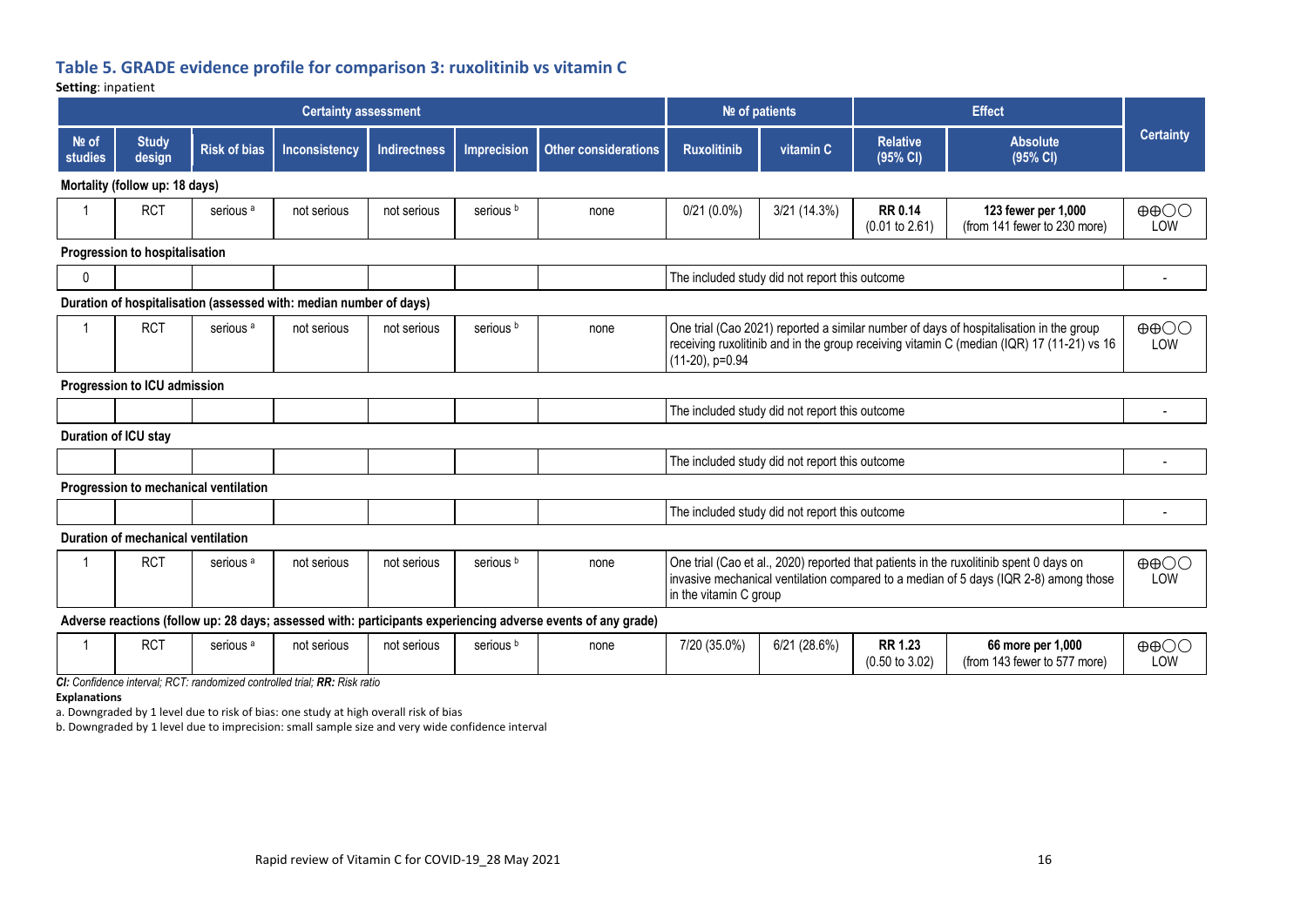# **Appendix 1: Evidence to decision framework**

|                               | <b>JUDGEMENT</b>                                                                                                                                                                                                                                                                                                             | <b>EVIDENCE &amp; ADDITIONAL CONSIDERATIONS</b>                                                                                                                                                                                                                                                                                                                                             |  |  |  |
|-------------------------------|------------------------------------------------------------------------------------------------------------------------------------------------------------------------------------------------------------------------------------------------------------------------------------------------------------------------------|---------------------------------------------------------------------------------------------------------------------------------------------------------------------------------------------------------------------------------------------------------------------------------------------------------------------------------------------------------------------------------------------|--|--|--|
| EVIDENCE OF<br><b>BENEFIT</b> | What is the size of the effect for beneficial outcomes?<br>Moderate<br>Small<br>Uncertain<br>Large<br>None<br>$\mathsf X$                                                                                                                                                                                                    | The available evidence demonstrates no benefit from vitamin C<br>for the management of COVID-19 compared to placebo, zinc or<br>Ruxolitinib, based on low certainty of evidence.<br>Mortality D28: (vitamin C vs placebo)<br>• RR 0.72 (95% CI 0.41 to 1.26), low certainty<br>Progression to hospitalisation: (vitamin C vs placebo)<br>RR 0.68 (95% CI 0.11 to 4.27),, very low certainty |  |  |  |
| OF HARMS<br><b>EVIDENCE</b>   | What is the size of the effect for harmful outcomes?<br>Moderate<br>Small<br>None<br>Large<br>$\mathsf X$                                                                                                                                                                                                                    | The evidence demonstrates some minor harms associated with<br>vitamin C for the management of COVID-19, very low certainty of<br>evidence.<br>Adverse events: (vitamin C vs placebo)<br>• RR 37.39 (95% CI 2.32 to 603.17), low certainty                                                                                                                                                   |  |  |  |
| BENEFITS &<br><b>HARMS</b>    | Do the desirable effects outweigh the undesirable harms?<br>Favours control<br>Intervention<br>Favours<br>Control<br>intervention<br>or<br>Uncertain<br>x                                                                                                                                                                    | Vitamin C compared to placebo was shown to be associated with<br>more adverse events, with uncertain benefit for mortality and<br>prevention of hospitalisation outcomes.                                                                                                                                                                                                                   |  |  |  |
|                               | What is the certainty/quality of evidence?                                                                                                                                                                                                                                                                                   | Evidence is of low to very low certainty - see above.                                                                                                                                                                                                                                                                                                                                       |  |  |  |
| <b>QUALITY OF EVIDENCE</b>    | Very low<br>High<br>Moderate<br>Low<br>$\mathsf{X}$<br>High quality: confident in the evidence<br>Moderate quality: mostly confident, but further research may<br>change the effect<br>Low quality: some confidence, further research likely to<br>change the effect<br>Very low quality: findings indicate uncertain effect |                                                                                                                                                                                                                                                                                                                                                                                             |  |  |  |
|                               | Is implementation of this recommendation feasible?                                                                                                                                                                                                                                                                           | Vitamin C (oral or injection), not part of a multi-component                                                                                                                                                                                                                                                                                                                                |  |  |  |
| FEASABILITY                   | Yes<br>No<br>Uncertain<br>X                                                                                                                                                                                                                                                                                                  | preparation, is not currently available on contract in the public<br>sector.                                                                                                                                                                                                                                                                                                                |  |  |  |
|                               | How large are the resource requirements?                                                                                                                                                                                                                                                                                     | <b>Price of medicines:</b>                                                                                                                                                                                                                                                                                                                                                                  |  |  |  |
|                               | More intensive<br>Less intensive<br>Uncertain                                                                                                                                                                                                                                                                                | <b>Public sector</b><br><b>Medicine</b><br><b>Private sector</b><br>price**<br>price*                                                                                                                                                                                                                                                                                                       |  |  |  |
| 55                            | х                                                                                                                                                                                                                                                                                                                            | R 14.47*<br>Vitamin C, 100mg/ 5ml<br>n/a<br>injection                                                                                                                                                                                                                                                                                                                                       |  |  |  |
|                               |                                                                                                                                                                                                                                                                                                                              | Vitamin C, oral 500mg,<br>n/a<br>R144.00<br>300 tablets                                                                                                                                                                                                                                                                                                                                     |  |  |  |
| RESOURCE U                    |                                                                                                                                                                                                                                                                                                                              | *Buy-out price sourced from Western Cape DoH, 24 May 2021<br>(Data on file)<br>** Clicks vitamin C tablets 500mg, 300 tabs - price accessed 24<br>May 2021. https://clicks.co.za/clicks_vitamin-c-300-<br>tablets/p/109743                                                                                                                                                                  |  |  |  |
|                               | Is there important uncertainty or variability about how much                                                                                                                                                                                                                                                                 | No survey data could be sourced, but the Committee was of the                                                                                                                                                                                                                                                                                                                               |  |  |  |
|                               | people value the options?<br>Minor<br>Uncertain<br>Major                                                                                                                                                                                                                                                                     | opinion that prescribers and patients would consider vitamin C<br>acceptable if it was found to be beneficial.                                                                                                                                                                                                                                                                              |  |  |  |
| PREFERENCES,<br>VALUES,       | X                                                                                                                                                                                                                                                                                                                            |                                                                                                                                                                                                                                                                                                                                                                                             |  |  |  |
|                               | Is the option acceptable to key stakeholders?                                                                                                                                                                                                                                                                                |                                                                                                                                                                                                                                                                                                                                                                                             |  |  |  |
|                               | Uncertain<br>Yes<br>No<br>X                                                                                                                                                                                                                                                                                                  |                                                                                                                                                                                                                                                                                                                                                                                             |  |  |  |
|                               | Would there be an impact on health inequity?                                                                                                                                                                                                                                                                                 | As single-component vitamin C (injection or oral formulations) is                                                                                                                                                                                                                                                                                                                           |  |  |  |
| EQUITY                        | Uncertain<br>Yes<br>No                                                                                                                                                                                                                                                                                                       | not nationally accessible in the public sector, access would be<br>inequitable.                                                                                                                                                                                                                                                                                                             |  |  |  |
|                               | $\pmb{\mathsf{X}}$                                                                                                                                                                                                                                                                                                           |                                                                                                                                                                                                                                                                                                                                                                                             |  |  |  |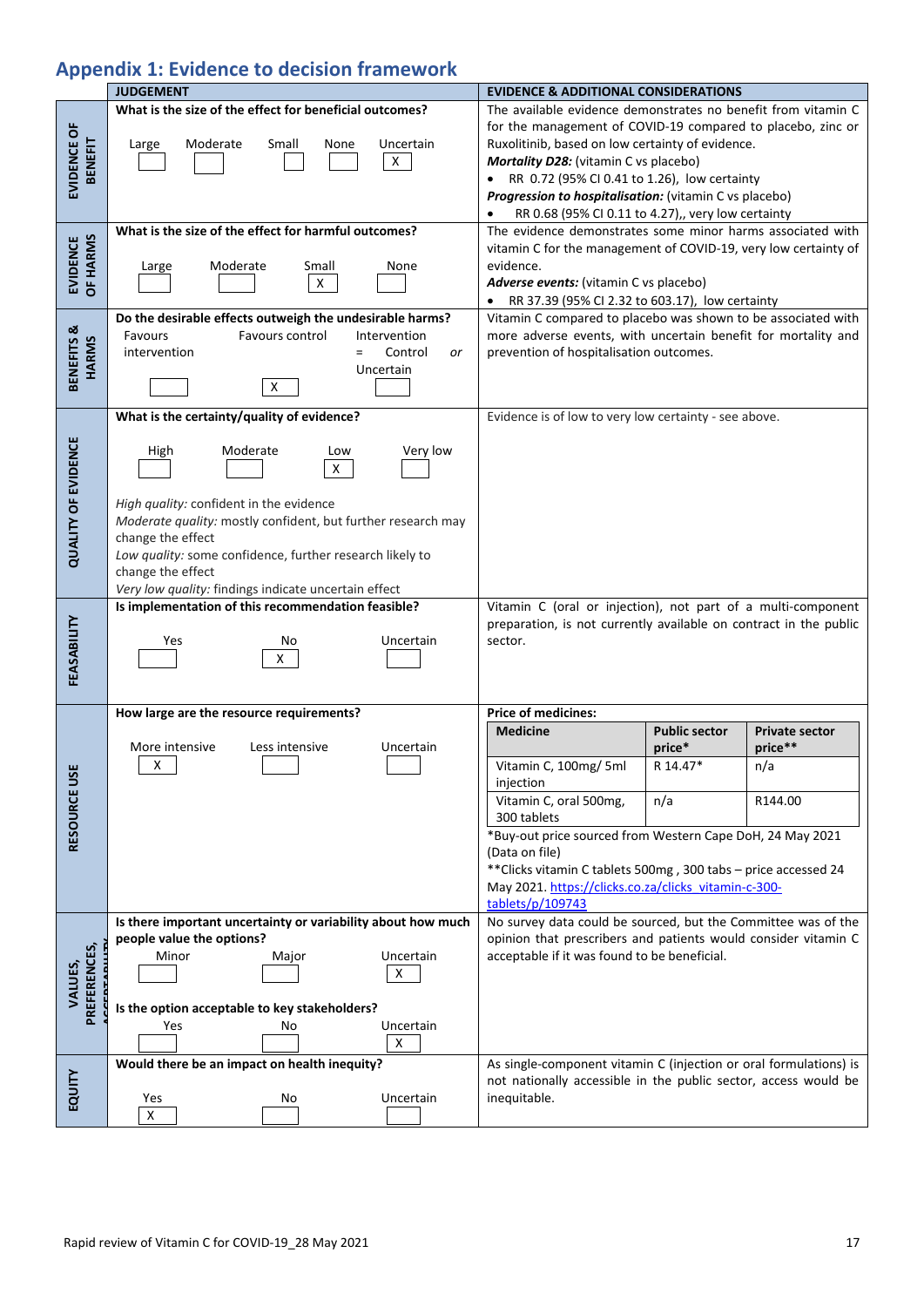## **Database: Epistemonikos (using the COVID-19 specific interface: L·OVE Platform [\(https://app.iloveevidence.com/\)](https://app.iloveevidence.com/)**

*Search strategy:* using their curated interface for any COVID-19 studies; *Type of question:* any treatment or prevention; *Intervention:* vitamin C

*Output:* 10 systematic reviews, 63 randomised trials (1 duplicate)

*Date: 23 April 2021*

### **Database Cochrane COVID-19 study register (**[https://covid-19.cochrane.org/\)](https://covid-19.cochrane.org/)

*Search strategy:* "vitamin c" OR "ascorbic acid"

*Output:* 149 studies *(*193 records; 39 duplicates)

*Date:* 23 April 2021

#### **Database: PubMed**

*Search strategy:* see table below

*Output:* 9 records (7 duplicates)

*Date:* 26 April 2021

| Search Query |                                                                                                                                                                                                                                                                                                                                                                                                                                                                                                                                                            | <b>Results</b> |
|--------------|------------------------------------------------------------------------------------------------------------------------------------------------------------------------------------------------------------------------------------------------------------------------------------------------------------------------------------------------------------------------------------------------------------------------------------------------------------------------------------------------------------------------------------------------------------|----------------|
| #6           | Search: (#1 AND #2) NOT (animals[mh] NOT humans[mh]) Filters: Randomized Controlled<br>Trial, Systematic Review Sort by: Most Recent                                                                                                                                                                                                                                                                                                                                                                                                                       | $\overline{9}$ |
| #4           | <b>Search:</b> (#1 AND #2) NOT (animals[mh] NOT humans[mh]) <b>Sort by:</b> Most Recent                                                                                                                                                                                                                                                                                                                                                                                                                                                                    | <u>178</u>     |
| #3           | Search: #1 AND #2 Sort by: Most Recent                                                                                                                                                                                                                                                                                                                                                                                                                                                                                                                     | <b>180</b>     |
| #2           | Search: ascorbic acid[mh] OR "ascorbic acid"[tiab] OR "vitamin C"[tiab] OR "vit<br>C"[tiab] Sort by: Most Recent                                                                                                                                                                                                                                                                                                                                                                                                                                           | 67,112         |
| #1           | Search: Coronavirus[mh:noexp] OR coronavirus*[tiab] OR corona virus*[tiab] OR COVID-<br>19[mh] OR covid-19[tiab] OR covid19[tiab] OR covid 2019[tiab] OR SARS-Cov-2[mh] OR<br>SARS-CoV-2[tiab] OR SARS-CoV2[tiab] OR SARSCoV2[tiab] OR SARsCov-2[tiab] OR SARS-<br>coronavirus*[tiab] OR severe acute respiratory syndrome coronavirus 2[nm] OR severe<br>acute respiratory syndrome coronavirus 2[tiab] OR 2019-nCov[tiab] OR 2019nCov[tiab] OR<br>nCov2019[tiab] OR nCOV-2019[tiab] OR hCOV*[tiab] OR n-cov[tiab] OR ncov*[tiab] Sort<br>by: Most Recent | 137,330        |
|              | Database: Living mapping and living systematic review of Covid-19 studies (www.covid-nma.com)                                                                                                                                                                                                                                                                                                                                                                                                                                                              |                |
|              | Reviewed ongoing trials and living SR data, https://covid-nma.com/networks/                                                                                                                                                                                                                                                                                                                                                                                                                                                                                |                |
|              | Output: Five eligible studies (4 duplicates) and 39 ongoing studies                                                                                                                                                                                                                                                                                                                                                                                                                                                                                        |                |
|              | Date: 12 May 2021                                                                                                                                                                                                                                                                                                                                                                                                                                                                                                                                          |                |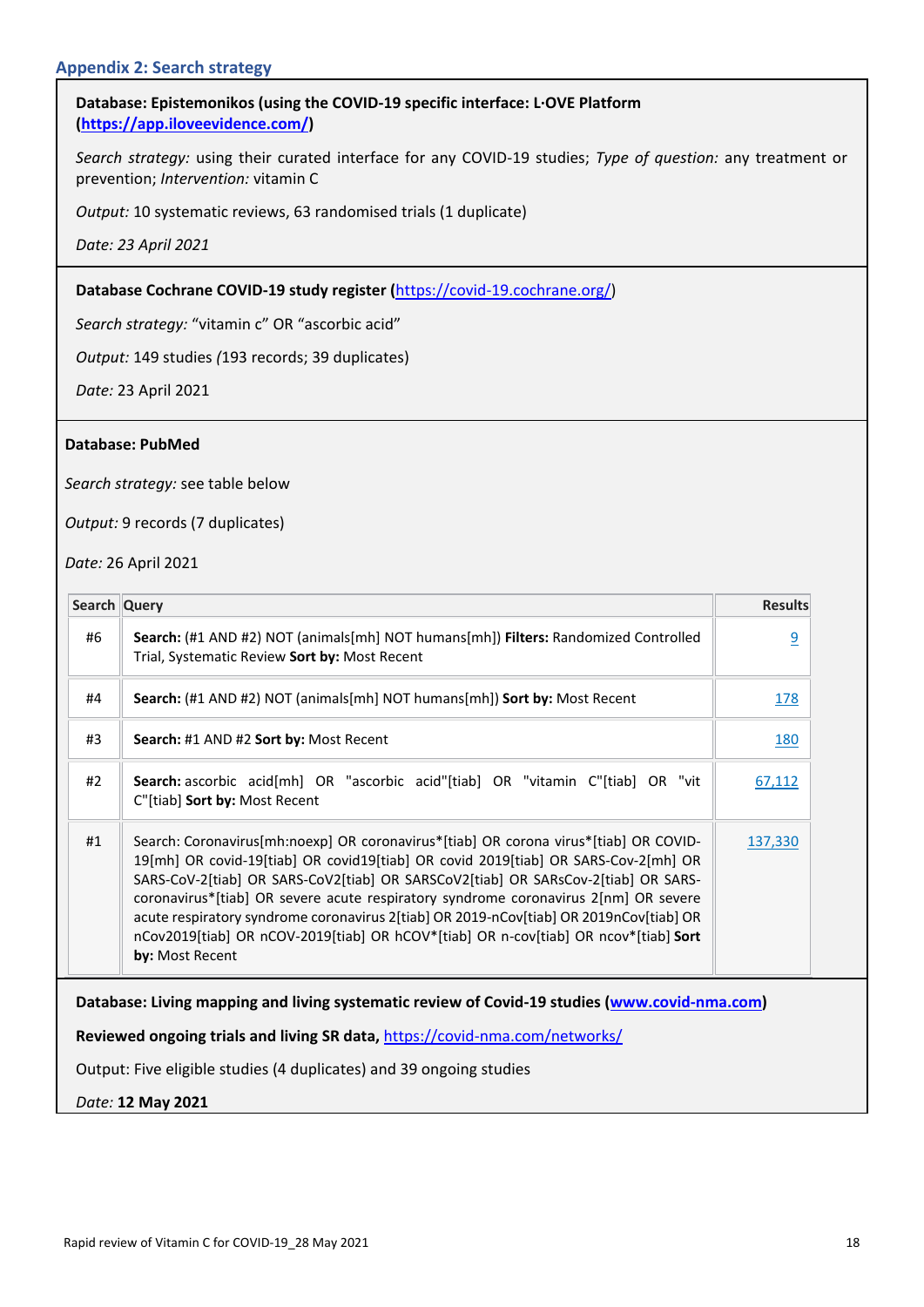# **Appendix 3. Risk of bias assessments**

# **3.1 Cao 2021(8)**

| <b>Bias</b>                     | <b>Author's judgement</b> | <b>Support for judgement</b>                                                                                                                                                                                                                                                                                                                                                                                                                                                                                                                                                                                                                                                                                                                                                                                                                                                                               |
|---------------------------------|---------------------------|------------------------------------------------------------------------------------------------------------------------------------------------------------------------------------------------------------------------------------------------------------------------------------------------------------------------------------------------------------------------------------------------------------------------------------------------------------------------------------------------------------------------------------------------------------------------------------------------------------------------------------------------------------------------------------------------------------------------------------------------------------------------------------------------------------------------------------------------------------------------------------------------------------|
| Randomization                   | Low                       | Quote: "The enrolled patients were randomly allocated into two groups (1:1 allocation ratio) by an independent<br>statistician using permuted blocks of 4 for all sites. The whole process of randomization was masked to all treating<br>physicians. Patient unique identification number and treatment allocation codes were provided by a clinical<br>research associate in sequentially numbered opaque envelopes."<br>Comment: The allocation sequence was concealed.                                                                                                                                                                                                                                                                                                                                                                                                                                 |
| Deviations from<br>intervention | Low                       | Comment: participants and staff were blinded except for the treating physicians. There was a slight imbalance in<br>the receipt of biologic co-interventions (7 vs 11 participants in the treatment and the control arm, respectively).                                                                                                                                                                                                                                                                                                                                                                                                                                                                                                                                                                                                                                                                    |
| Missing outcome<br>data         | High                      | Comment: 43 patients randomized; 41 patients analyzed.<br>1 patient excluded due to humoral immune deficiency post CAR T therapy and 1 patient withdrew consent.<br>For outcome time to viral negative conversion, 17 participants analyzed; the remaining participants tested negative at<br>baseline.<br>Missingness due to documented reasons unrelated to the outcome.<br>Risk assessed to be low for the outcomes: Mortality. Time to death. Time to viral negative conversion. Incidence of clinical<br>improvement. Time to clinical improvement. Adverse events. Serious adverse events.<br>For WHO score ≥6 and WHO score ≥7, 38 participants analyzed at day 28 (retrieved from contact with authors).<br>Reason for missingness unclear. It could depend on its true value but there is no information.<br>Risk assessed to be high for outcomes: WHO score 6 and above. WHO score 7 and above. |
| Measurement of<br>the outcome   | Some concerns             | Comment: No information on blinding of outcome assessors<br>Mortality and viral negative conversion are observer-reported outcomes not involving judgement. For WHO score 7 and<br>above, we consider that the assessment cannot possibly be influenced by knowledge of intervention assignment.<br>Risk assessed to be low for the outcomes: Mortality. Time to death. WHO score 7 and above. Time to viral negative<br>conversion.<br>Clinical improvement (defined as 2-point improvement on scale) and WHO score 6 and above requires clinical<br>judgement and could be affected by knowledge of intervention receipt. Also, the authors reported on adverse events<br>and serious adverse events that may contain both clinically- and laboratory-detected outcomes. All these outcomes can                                                                                                          |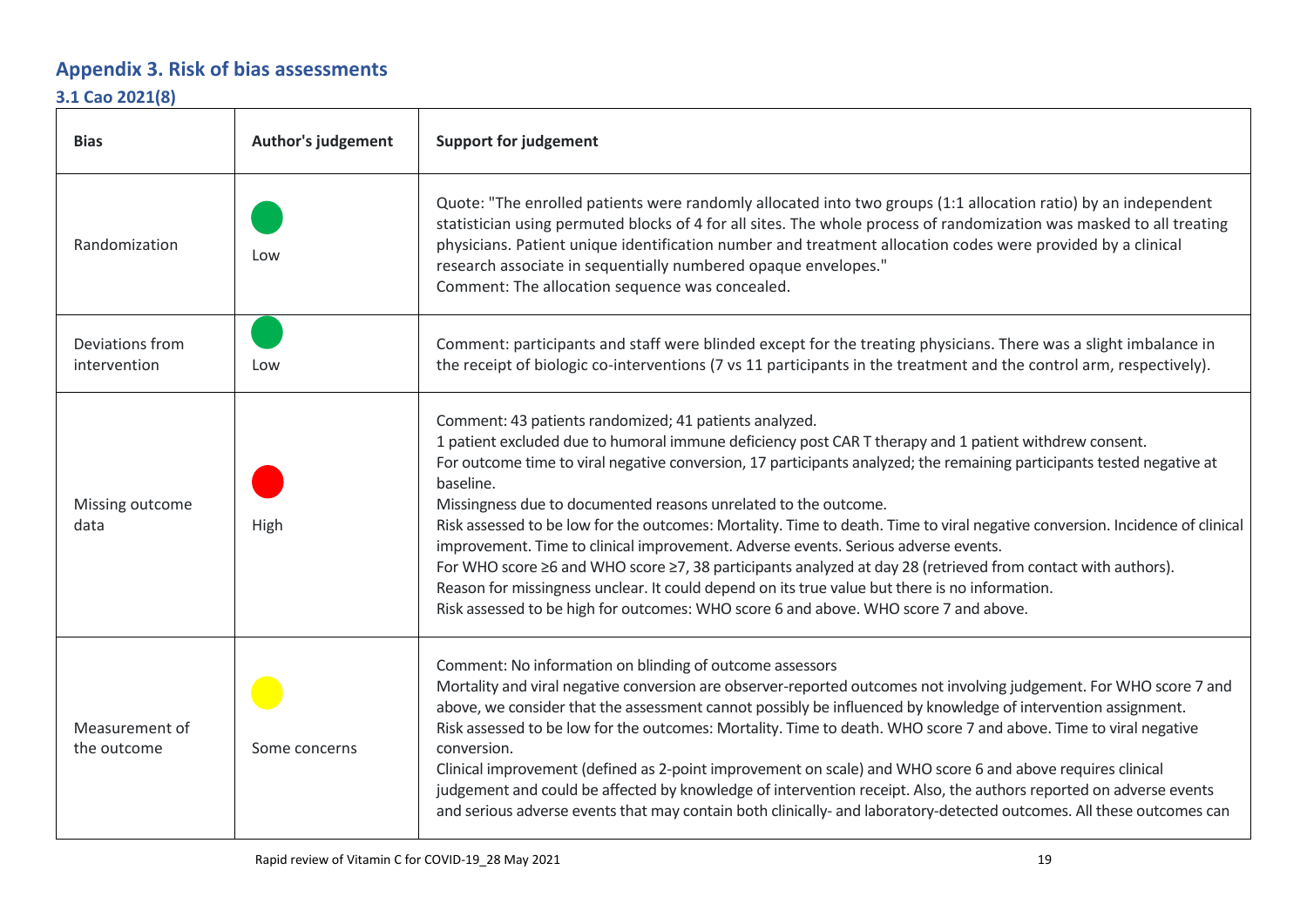|                                      |               | be influenced by knowledge of the intervention assignment, but is not likely in the context of the pandemic.<br>Risk assessed to be some concerns for the outcomes: Incidence of clinical improvement. Time to clinical improvement.<br>WHO score 6 and above. Adverse events. Serious adverse events.                                                                                                                                |
|--------------------------------------|---------------|---------------------------------------------------------------------------------------------------------------------------------------------------------------------------------------------------------------------------------------------------------------------------------------------------------------------------------------------------------------------------------------------------------------------------------------|
| Selection of the<br>reported results | Some concerns | Comment: The protocol was available but did not provide enough information about the planned statistical analysis. The<br>statistical analysis plan was not available.<br>Risk assessed to be some concerns for the outcomes: Mortality. Clinical improvement incidence. Time to clinical<br>improvement. Time to viral negative conversion. WHO score 6 and above. WHO score 7 and above. Adverse events.<br>Serious adverse events. |
| Overall risk of bias                 | Some concerns |                                                                                                                                                                                                                                                                                                                                                                                                                                       |

# 3.2 JamaliMoghadamSiahkali S 2021(11)

| <b>Bias</b>                     | Author's<br>judgement | Support for judgement                                                                                                                                                                                                                                                                                                                                                                                                                                                                                                                                                    |
|---------------------------------|-----------------------|--------------------------------------------------------------------------------------------------------------------------------------------------------------------------------------------------------------------------------------------------------------------------------------------------------------------------------------------------------------------------------------------------------------------------------------------------------------------------------------------------------------------------------------------------------------------------|
| Randomization                   | Some concerns         | Quote: "The patients were divided into two subgroups equally by block randomization."<br>Comment: Allocation sequence random. No information on allocation concealment.                                                                                                                                                                                                                                                                                                                                                                                                  |
| Deviations from<br>intervention | Some concerns         | Quote: "Open label and nonblinded study"<br>Comment: Unblinded study.<br>No participant cross-over.<br>Insufficient information on administration of co-interventions of interest: Biologics and corticosteroids use<br>reported, but not by study arm. Antivirals were reported and were balanced across groups. Overall, little to no<br>information on deviations that arose due to the trial context.<br>Data were analyzed using appropriately to estimate the effect of assignment to intervention; participants analyzed<br>according to their randomized groups. |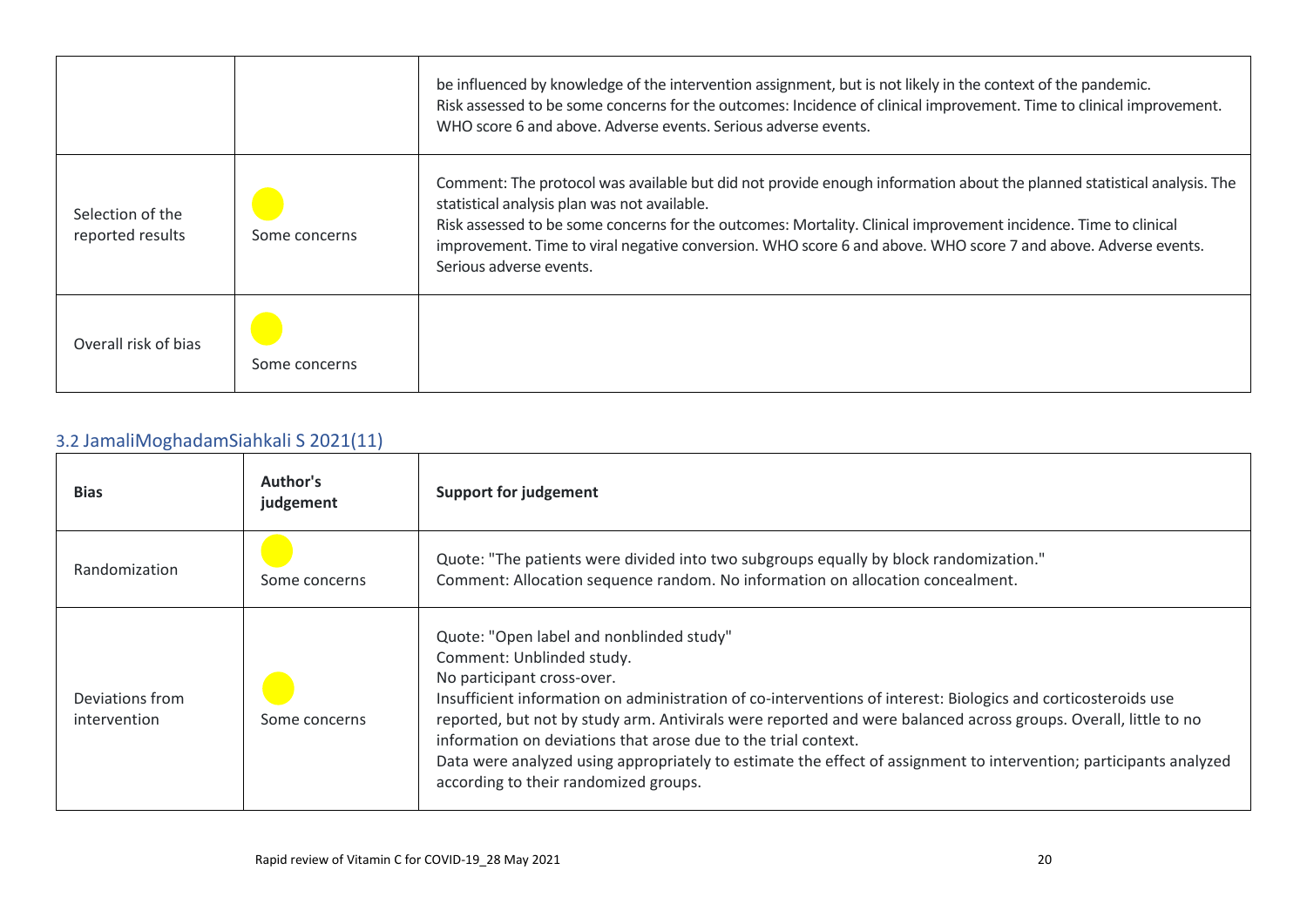| Missing outcome<br>data              | $Low*$        | No attrition reported; all patients randomised were analysed.                                                                              |
|--------------------------------------|---------------|--------------------------------------------------------------------------------------------------------------------------------------------|
| Measurement of the<br>outcome        | $Low*$        | All outcomes probably measured appropriately and outcomes are derived from observation and hospital records<br>so less subjective to bias. |
| Selection of the<br>reported results | Some concerns | The information in the trial registry differs slightly from the published paper.                                                           |
| Overall risk of bias                 | Some concerns |                                                                                                                                            |

# 3.3 Kumari 2020(10)

| <b>Bias</b>                     | <b>Author's judgement</b> | <b>Support for judgement</b>                                                                                                                                                                                                                                                                                                                                                                    |
|---------------------------------|---------------------------|-------------------------------------------------------------------------------------------------------------------------------------------------------------------------------------------------------------------------------------------------------------------------------------------------------------------------------------------------------------------------------------------------|
| Randomization                   | Some concerns             | Quote: "Patients were randomized to the interventional arm or placebo arm using a randomizer software"<br>Comment: Allocation sequence random. No information on allocation concealment.                                                                                                                                                                                                        |
| Deviations from<br>intervention | Some concerns             | Quote: "open-label RCT"<br>Comment: Unblinded study.<br>No participant cross-over.<br>No information on administration of co-interventions of interest: antivirals and biologics. Corticosteroids were<br>administered and were reported to be "comparable between both groups", however, numbers were not reported.<br>Hence no information on deviations that arose due to the trial context. |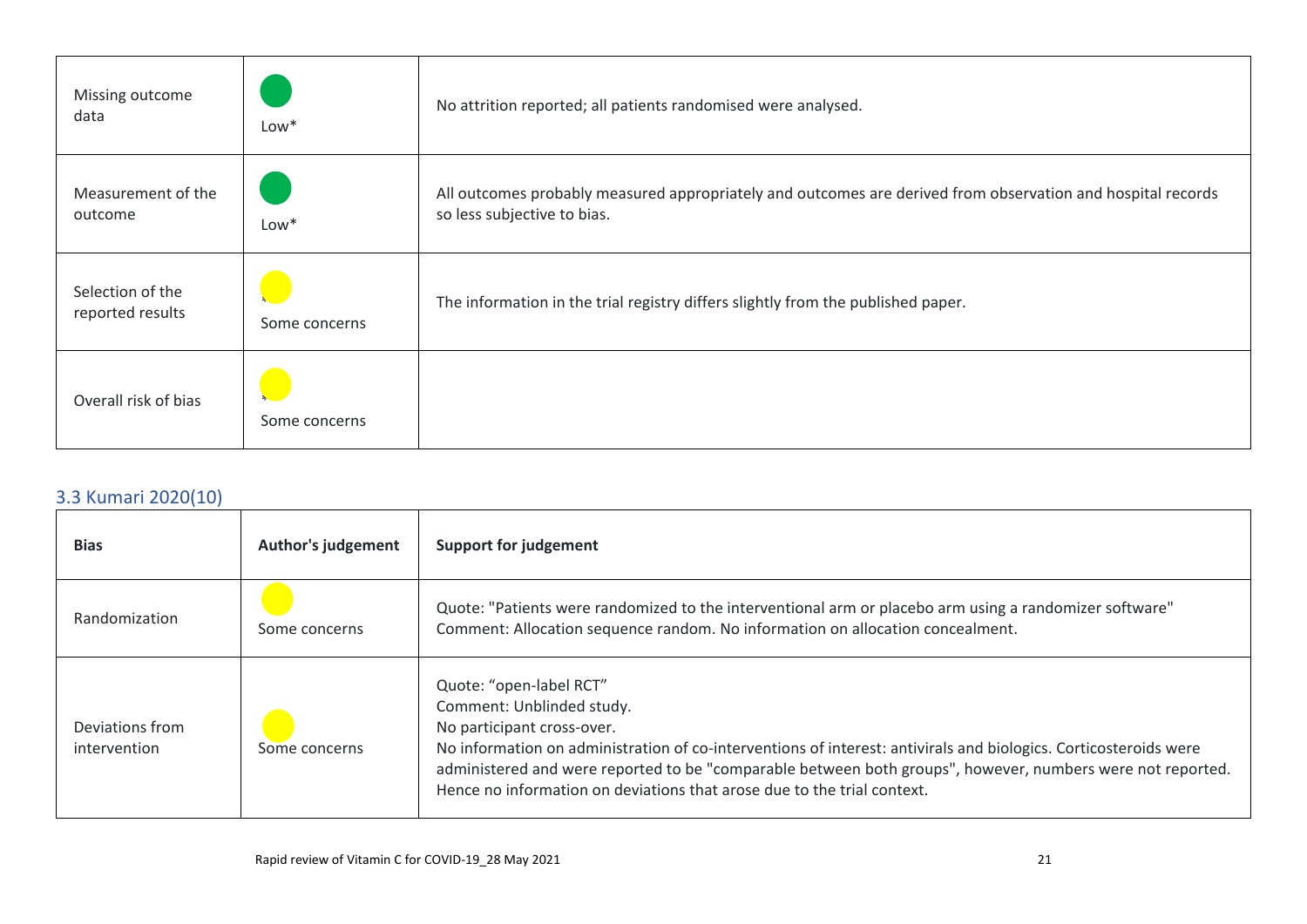|                                      |               | Data were analyzed appropriately to estimate the effect of assignment to intervention; participants analyzed<br>according to their randomized groups. |
|--------------------------------------|---------------|-------------------------------------------------------------------------------------------------------------------------------------------------------|
| Missing outcome<br>data              | Low           | All patients randomised were analysed. No attrition.                                                                                                  |
| Measurement of the<br>outcome        | Low           | All outcomes probably measured appropriately.                                                                                                         |
| Selection of the<br>reported results | Some concerns | There is no available protocol or trial registration record.                                                                                          |
| Overall risk of bias                 | Some concerns |                                                                                                                                                       |

# 3.4 Thomas 2021(7)

| <b>Bias</b> | <b>Author's judgement</b> | <b>Support for judgement</b> |
|-------------|---------------------------|------------------------------|
|             |                           |                              |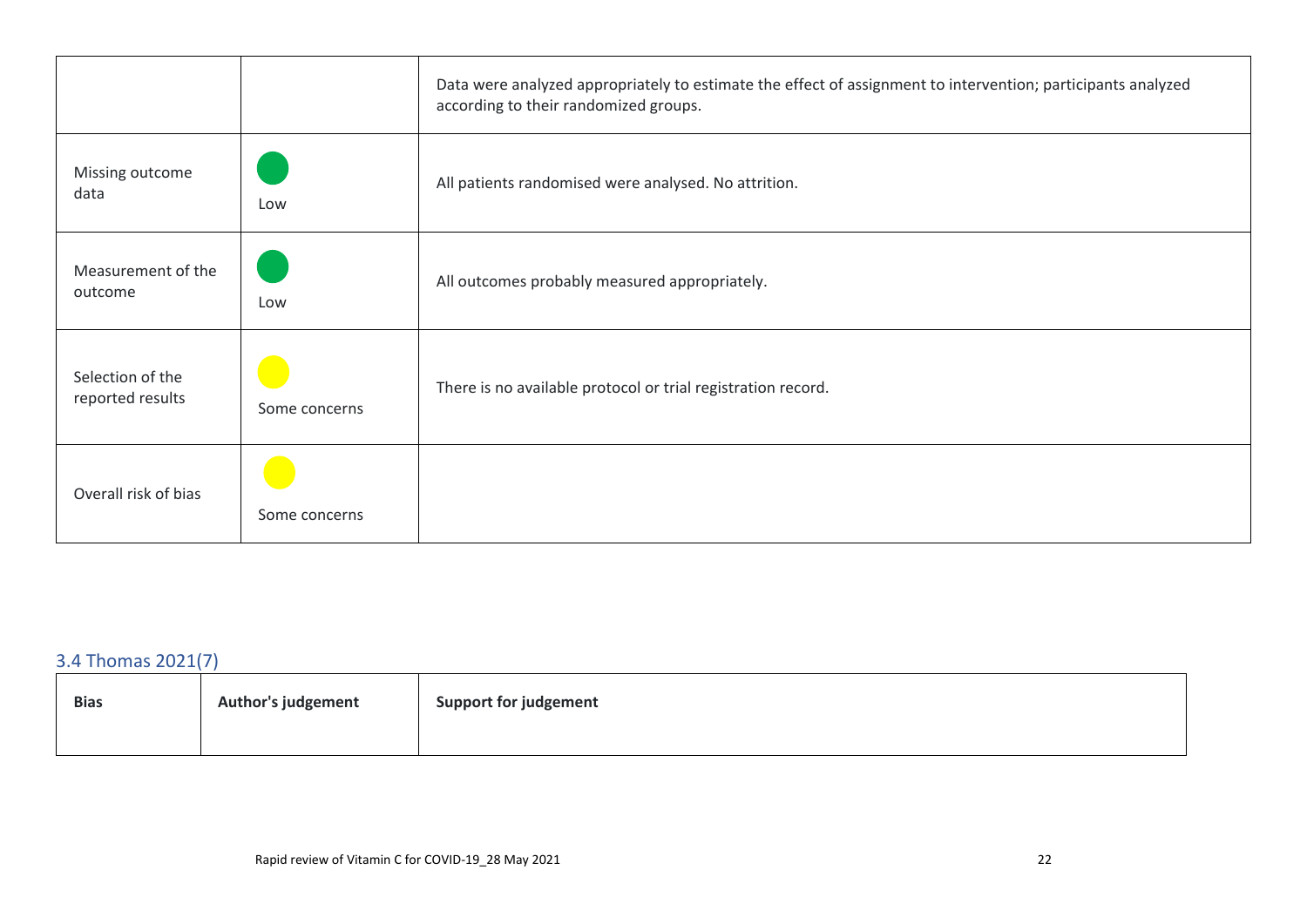| Randomization                      | Low           | Quote: "The randomization grid was designed via the REDCap database and based on 25% of anticipated<br>enrolled patients in each of the 4 groups. An automatically created link in REDCap randomized the<br>patient to the supplement group based on the randomization grid."<br>Comment: Allocation sequence random. Allocation sequence concealed.                                                                                                                                                                                                                                                                                                                                                        |
|------------------------------------|---------------|-------------------------------------------------------------------------------------------------------------------------------------------------------------------------------------------------------------------------------------------------------------------------------------------------------------------------------------------------------------------------------------------------------------------------------------------------------------------------------------------------------------------------------------------------------------------------------------------------------------------------------------------------------------------------------------------------------------|
| Deviations<br>from<br>intervention | Some concerns | Quote: "Open-label"<br>Comment: Unblinded study (participants and personnel/carers).<br>Deviations from intended intervention arising because of the study context:<br>No information on participant cross-over.<br>No information on co-interventions of interest: antivirals and biologics. Corticosteroids were reported.<br>Hence, no information on whether deviations arose because of the trial context.<br>/Data for the outcome were analyzed using intention-to-treat analysis. This method was considered<br>appropriate to estimate the effect of assignment to intervention.<br>Risk assessed to be some concerns for the outcomes: Mortality (D28). Adverse events.                           |
| <b>Missing</b><br>outcome data     | Some concerns | Comment: 214 participants randomized; 214 participants analyzed for mortality outcome; 196 patients<br>analyzed for adverse events.<br>Data available for all or nearly all participants randomized for mortality.<br>Risk assessed to be low for the outcome: Mortality (D28).<br>Data not available for all or nearly all participants randomized for adverse events.<br>Reasons for missing data: not reported.<br>No information on whether missingness could depend on the true value of the outcome.<br>Not likely that missingness depended on the true value of the outcome (equal proportion of missing data<br>among arms).<br>Risk assessed to be some concerns for the outcome: Adverse events. |
| Measurement<br>of the outcome      | Some concerns | Comment: Method of measuring the outcome probably appropriate.<br>Measurement or ascertainment of outcome probably does not differ between groups.<br>Mortality is an observer-reported outcome not involving judgement.<br>Risk assessed to be low for the outcome: Mortality (D28).<br>The authors reported on adverse events that contain clinically-detected events. All these outcomes can<br>be influenced by knowledge of the intervention assignment, but is not likely in the context of the                                                                                                                                                                                                       |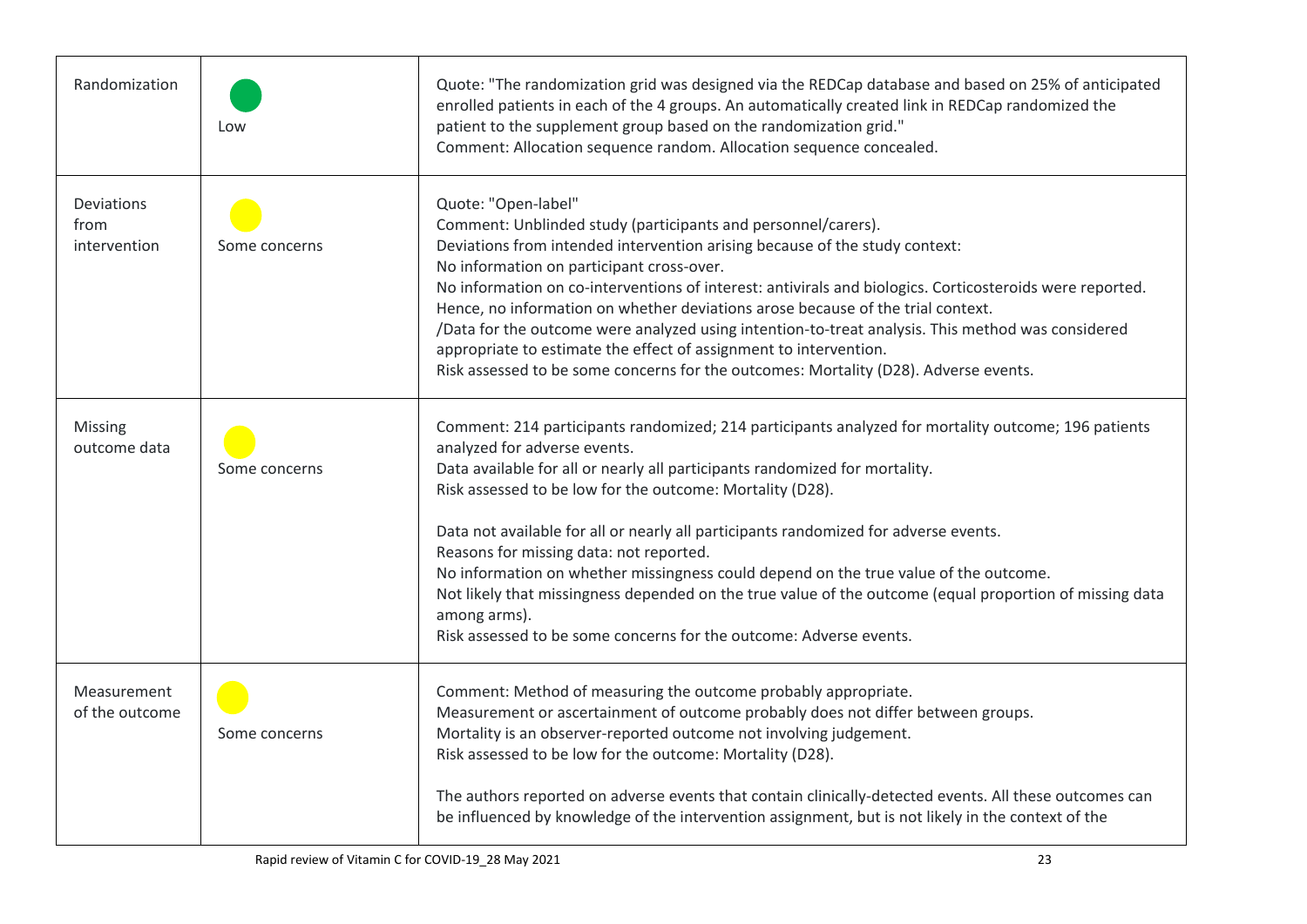|                                         |               | pandemic.<br>Risk assessed to be some concerns for the outcome: Adverse events                                                                                                                                                                                                                                                                                                                                                                                                                                   |
|-----------------------------------------|---------------|------------------------------------------------------------------------------------------------------------------------------------------------------------------------------------------------------------------------------------------------------------------------------------------------------------------------------------------------------------------------------------------------------------------------------------------------------------------------------------------------------------------|
| Selection of the<br>reported<br>results | Some concerns | Comment: Protocol & statistical analytical plan & registry available:<br>Adverse events were pre-specified. Mortality outcome was not pre-specified, however, we do not<br>consider the reporting of this outcome to be selective since mortality should be reported even if not<br>planned.<br>Results were probably not selected from multiple outcome measurements or analyses of the data.<br>Trial analyzed as pre-specified.<br>Risk assessed to be low for the outcomes: Mortality (D28). Adverse events. |
| Overall risk of<br>bias                 | Some concern  | Some concerns in several domains                                                                                                                                                                                                                                                                                                                                                                                                                                                                                 |

# 3.5 Zhang 2021(9)

| <b>Bias</b>   | <b>Author's judgement</b> | <b>Support for judgement</b>                                                                                                                                                                                                                                                                                                                                                                                                                                                                                                                                                                                                                                                                                                                                                                                                                                                                                                                                                                                                |
|---------------|---------------------------|-----------------------------------------------------------------------------------------------------------------------------------------------------------------------------------------------------------------------------------------------------------------------------------------------------------------------------------------------------------------------------------------------------------------------------------------------------------------------------------------------------------------------------------------------------------------------------------------------------------------------------------------------------------------------------------------------------------------------------------------------------------------------------------------------------------------------------------------------------------------------------------------------------------------------------------------------------------------------------------------------------------------------------|
| Randomization | Low                       | Quote: "Each ICU was assigned with an independent random numeric table generated by Microsoft Excel<br>2019 by the primary investigator alone. Each table had equal numbers of 1 and 2, which represented the<br>placebo group (bacteriostatic water infusion) and treatment group (HDIVC), respectively. The generated<br>random list was stored by the principal investigator who was not involved in the treatment of patients<br>and hidden to the other investigators. When a patient was transferred to the ICU and met the enrolment<br>criteria, the clinician on duty would inform the principal investigator and obtain a number from the list.<br>Then, participants were enrolled in the corresponding group according to the chronological order of ICU<br>recruitment. The grouping and intervention were unknown to the participants and investigators who<br>were responsible for data collection and statistical analysis"<br>Comment: Allocation sequence random. Allocation sequence probably concealed. |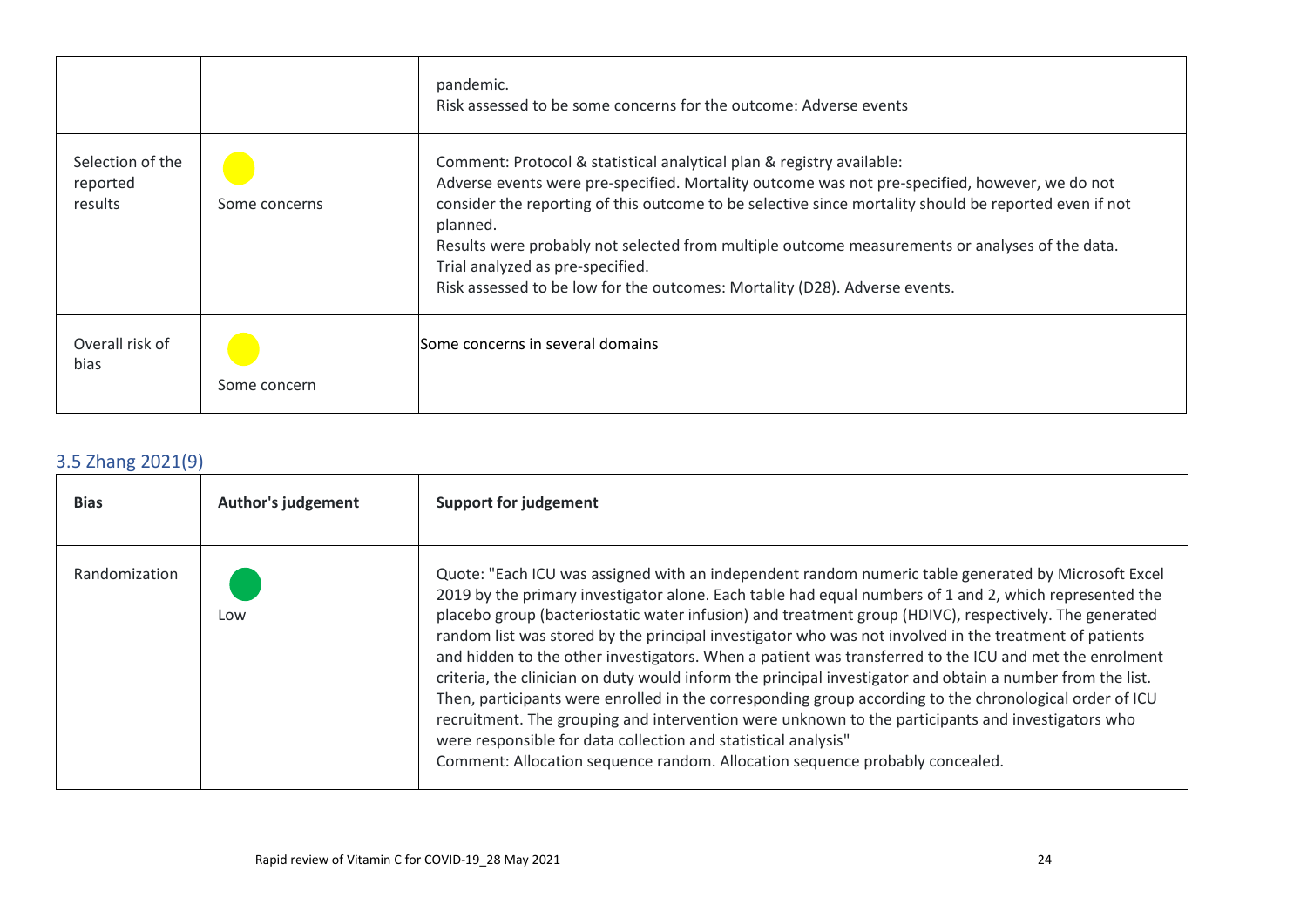| Deviations<br>from<br>intervention      | Some concerns | Quote: "The study is unblinded for dosing nurses, attending physicians and investigators in charge of<br>enrolling participants, but blinding will be maintained for patients and all other members of the clinical<br>and research team, such as statistical staff, to minimise bias."<br>Comment: Participants blinded. Personnel/carers unblinded.<br>Deviations from intended intervention arising because of the study context:<br>No participant cross over.<br>No information on administration of co-interventions of interest: corticosteroids, antivirals and biologics.<br>Hence, no information on whether deviations arose because of the trial context.<br>Data for the outcome were analyzed using intention-to-treat analysis. This method was considered<br>appropriate to estimate the effect of assignment to intervention.<br>Risk assessed to be some concerns for the outcomes: Mortality (D28). Time to death. |
|-----------------------------------------|---------------|---------------------------------------------------------------------------------------------------------------------------------------------------------------------------------------------------------------------------------------------------------------------------------------------------------------------------------------------------------------------------------------------------------------------------------------------------------------------------------------------------------------------------------------------------------------------------------------------------------------------------------------------------------------------------------------------------------------------------------------------------------------------------------------------------------------------------------------------------------------------------------------------------------------------------------------|
| Missing<br>outcome data                 | Low           | Comment: 56 participants randomized, 56 participants analyzed.<br>Data available for all or nearly all participants randomized.<br>Risk assessed to be low for outcomes: Mortality (D28). Time to death.                                                                                                                                                                                                                                                                                                                                                                                                                                                                                                                                                                                                                                                                                                                              |
| Measurement<br>of the outcome           | Low           | Comment: Method of measuring the outcome probably appropriate.<br>Measurement or ascertainment of outcome probably does not differ between groups.<br>Unblinded study (outcome assessor).<br>Mortality is an observer-reported outcome not involving judgement.<br>Risk assessed to be low for outcomes: Mortality (D28). Time to death.                                                                                                                                                                                                                                                                                                                                                                                                                                                                                                                                                                                              |
| Selection of the<br>reported<br>results | Low           | Comment: The protocol, statistical analysis plan and registry were available. The original February 8th,<br>2020 version of the registry was utilized as this was considered to be acceptable for assessing pre-<br>specification of outcomes and selection of reported result (study start date February 2nd, 2020).<br>Mortality outcome was pre-specified.<br>Result was not selected from multiple outcome measurements or analyses of the data.<br>Trial analyzed as pre-specified.<br>Risk assessed to be low for the outcomes: Mortality (D28).<br>Time to death was not pre-specified.<br>No information on whether the result was selected from multiple outcome measurements or analyses of<br>the data.                                                                                                                                                                                                                    |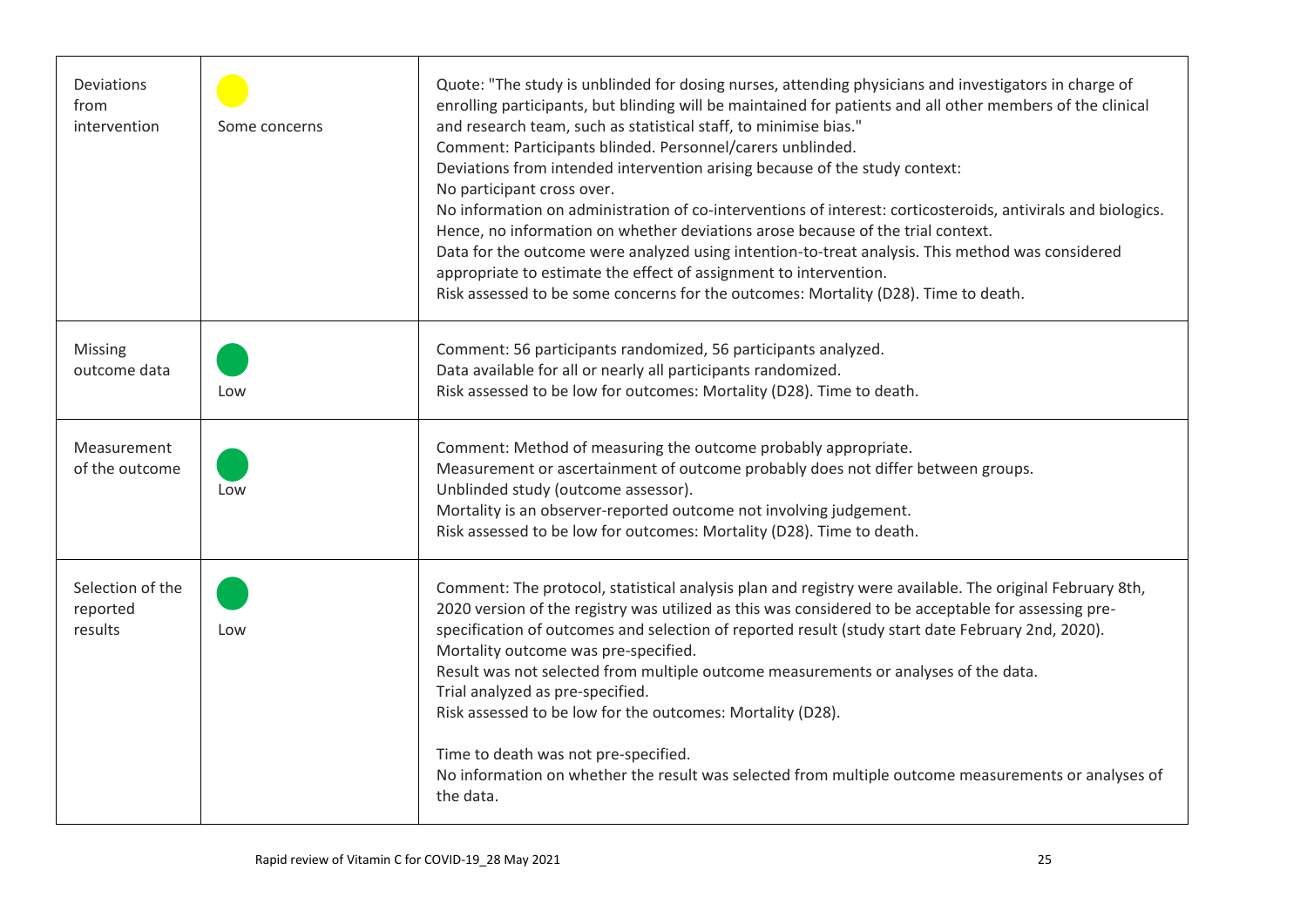|                         |               | Trial probably not analyzed as pre-specified.<br>Risk assessed to be some concerns for the outcome: Time to death. |
|-------------------------|---------------|--------------------------------------------------------------------------------------------------------------------|
| Overall risk of<br>bias | Some concerns |                                                                                                                    |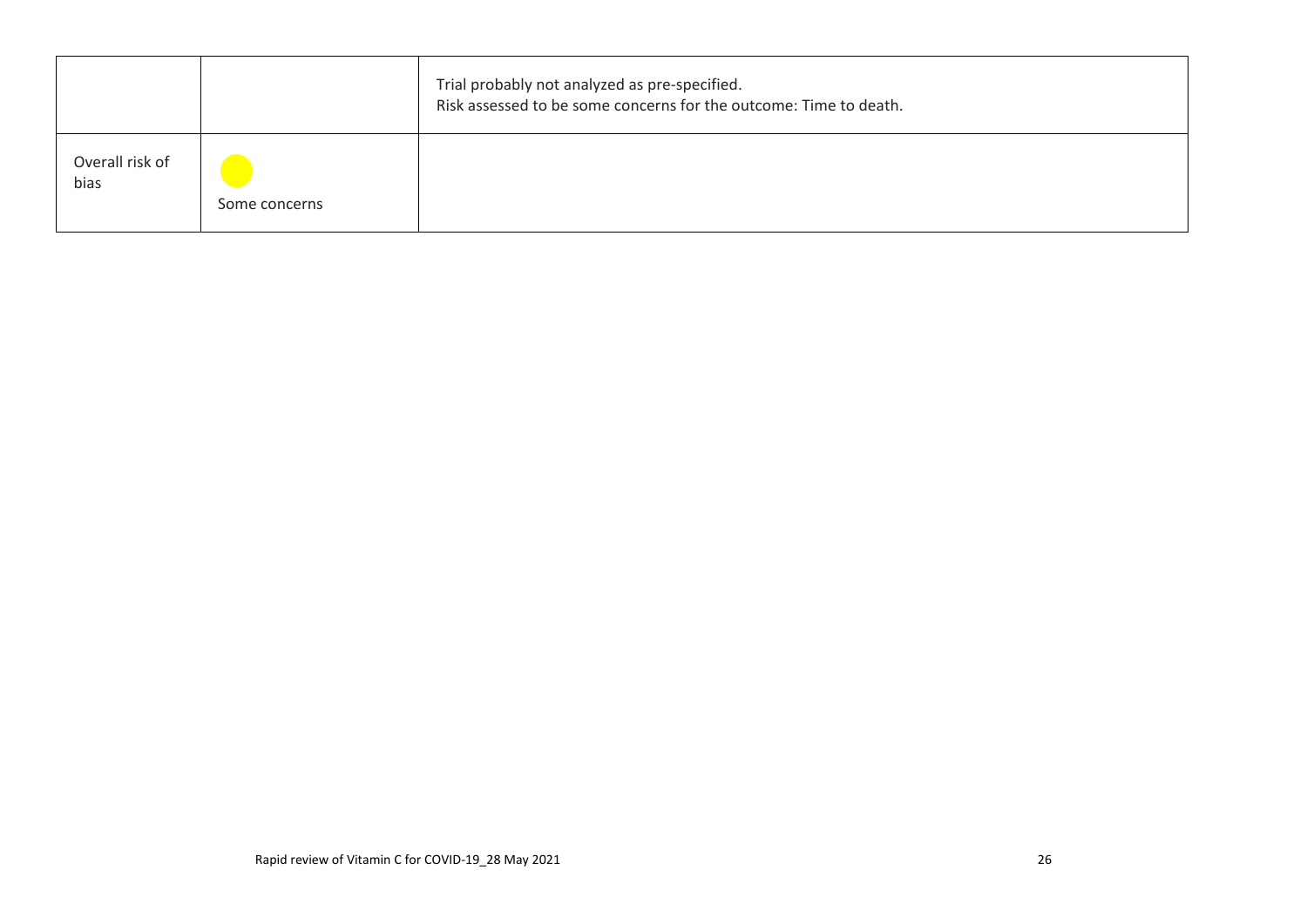# **Appendix 4. Planned and ongoing studies (source: [www.covid-nma.com](http://www.covid-nma.com/) 12 May 2021)**

| $\overline{N}$  | Treatment (per arm)                                                                                                                                                                                                                                                                                                                                                                                                                                                                                                                                                                                                     | Sample | Severity at enrolment              | Sponsor/Funder                                                 | Reg. number           |
|-----------------|-------------------------------------------------------------------------------------------------------------------------------------------------------------------------------------------------------------------------------------------------------------------------------------------------------------------------------------------------------------------------------------------------------------------------------------------------------------------------------------------------------------------------------------------------------------------------------------------------------------------------|--------|------------------------------------|----------------------------------------------------------------|-----------------------|
|                 |                                                                                                                                                                                                                                                                                                                                                                                                                                                                                                                                                                                                                         | size   |                                    |                                                                |                       |
| $\overline{1}$  | (1) Vitamin C vs (2) Placebo                                                                                                                                                                                                                                                                                                                                                                                                                                                                                                                                                                                            | 140    | Severe                             | ZhiYong Peng                                                   | NCT04264533           |
| $\overline{2}$  | (1) Vitamin C vs (2) Placebo                                                                                                                                                                                                                                                                                                                                                                                                                                                                                                                                                                                            | 800    | Severe                             | Universitâ-Ž de Sherbrooke                                     | NCT03680274           |
| $\overline{3}$  | (1) Chloroquine vs (2) Vitamin C vs (3) Placebo                                                                                                                                                                                                                                                                                                                                                                                                                                                                                                                                                                         | 1020   | Health workers                     | Government body - Defence Materiel Technology Centre<br>(DMTC) | ACTRN12620000417987   |
| $\overline{4}$  | (1) Hydroxychloroquine vs (2) Vitamin C                                                                                                                                                                                                                                                                                                                                                                                                                                                                                                                                                                                 | 1250   | Mild                               | Providence Health & Services                                   | NCT04334967           |
| $\overline{5}$  | (1) Vitamin C vs (2) Placebo                                                                                                                                                                                                                                                                                                                                                                                                                                                                                                                                                                                            | 110    | No restriction on type of patients | Tehran University of Medical Sciences                          | IRCT20200411047025N1  |
| $\overline{6}$  | (1) Vitamin C vs (2) Placebo                                                                                                                                                                                                                                                                                                                                                                                                                                                                                                                                                                                            | 40     | Moderate                           | Abadan University of Medical Sciences                          | IRCT20200324046850N5  |
| $\overline{7}$  | (1) Vitamin C vs (2) Placebo                                                                                                                                                                                                                                                                                                                                                                                                                                                                                                                                                                                            | 60     | Moderate/severe                    | Tehran University of Medical Sciences                          | IRCT20190917044805N2  |
| $\infty$        | (1) Vitamin C vs (2) Placebo                                                                                                                                                                                                                                                                                                                                                                                                                                                                                                                                                                                            | 200    | Severe                             | Virginia Commonwealth University                               | NCT04344184           |
| $\overline{9}$  | (1) Chloroquine vs (2) Vitamin C                                                                                                                                                                                                                                                                                                                                                                                                                                                                                                                                                                                        | 400    | Close contacts to covid patients   | Health Systems Research Institute (HSRI)                       | TCTR20200404004       |
| 10              | (1) Hydroxychloroquine vs (2) Vitamin C                                                                                                                                                                                                                                                                                                                                                                                                                                                                                                                                                                                 | 1212   | Health workers                     | <b>Stony Brook University</b>                                  | NCT04347889           |
| $\overline{11}$ | (1) Methylene blue + vitamin $C + N$ -acetyl cysteine vs (2) Standard of care                                                                                                                                                                                                                                                                                                                                                                                                                                                                                                                                           | 20     | Critical                           | Mashhad University of Medical Sciences                         | NCT04370288           |
| 12              | (1) Vitamin C vs (2) Standard of care                                                                                                                                                                                                                                                                                                                                                                                                                                                                                                                                                                                   | 66     | Moderate                           | Thomas Jefferson University                                    | NCT04363216           |
| 13              | (1) Hydroxychloroquine + azithromycin + vitamin D3/B12 + vitamin C + zinc                                                                                                                                                                                                                                                                                                                                                                                                                                                                                                                                               | 200    | No restriction on type of patients | AProf Dr Karin Ried                                            | ACTRN12620000557932   |
|                 | vs (2) Hydroxychloroquine + azithromycin + vitamin D3/B12 + zinc                                                                                                                                                                                                                                                                                                                                                                                                                                                                                                                                                        |        |                                    |                                                                |                       |
| 14              | (1) Artemisinin + curcumin + frankincense + vitamin C vs (2) Placebo                                                                                                                                                                                                                                                                                                                                                                                                                                                                                                                                                    | 50     | Moderate                           | MGC Pharmaceuticals d.o.o                                      | NCT04382040           |
| $\overline{15}$ | (1) Vitamin C vs (2) Vitamin D vs (3) Standard of care                                                                                                                                                                                                                                                                                                                                                                                                                                                                                                                                                                  | 30     | No restriction on type of patients | Sabzevar University of Medical Sciences                        | IRCT20140305016852N4  |
| 16              | (1) Azithromycin + doxycycline + vitamin C + metformin vs (2) Standard of                                                                                                                                                                                                                                                                                                                                                                                                                                                                                                                                               | 40     | Mild/moderate                      | Kermanshah University of Medical Sciences                      | IRCT20200418047121N1  |
|                 | care                                                                                                                                                                                                                                                                                                                                                                                                                                                                                                                                                                                                                    |        |                                    |                                                                |                       |
| $\overline{17}$ | (1) Vitamin C vs (2) Standard of care                                                                                                                                                                                                                                                                                                                                                                                                                                                                                                                                                                                   | 200    | No restriction on type of patients | National Institute of Integrative Medicine, Australia          | NCT04395768           |
| $\overline{18}$ | (1) Vitamin C vs (2) Placebo                                                                                                                                                                                                                                                                                                                                                                                                                                                                                                                                                                                            | 800    | Moderate/severe/critical           | Universitâ-Ž de Sherbrooke                                     | NCT04401150           |
| $\overline{19}$ | (1) Vitamin C vs (2) Placebo                                                                                                                                                                                                                                                                                                                                                                                                                                                                                                                                                                                            | 50     | Severe                             | Shahid Beheshti University of Medical Sciences                 | IRCT20200516047468N1  |
| 20              | $(1)$ Melatonin + sulfate + vitamin C vs (2) Standard of care                                                                                                                                                                                                                                                                                                                                                                                                                                                                                                                                                           | 30     | Severe                             | Semnan University of Medical Sciences                          | IRCT20151228025732N52 |
| 21              | (1) Artesunate vs (2) Artesunate + vitamin C vs (3) Placebo                                                                                                                                                                                                                                                                                                                                                                                                                                                                                                                                                             | 60     | Moderate                           | Malagasy government                                            | PACTR202006899597082  |
| 22              | (1) Hydroxychloroquine vs (2) Povidone-lodine vs (3) Zinc + vitamin C vs (4)<br>Vitamin C vs (5) Ivermectin                                                                                                                                                                                                                                                                                                                                                                                                                                                                                                             | 5000   | Healthy volunteers                 | National University Hospital, Singapore                        | NCT04446104           |
| 23              | (1) Vitamin C + vitamin E vs (2) Standard of care                                                                                                                                                                                                                                                                                                                                                                                                                                                                                                                                                                       | 80     | Severe                             | <b>Esfahan University of Medical Sciences</b>                  | IRCT20180425039414N3  |
| 24              | (1) Desferal + vitamin C vs (2) Standard of care                                                                                                                                                                                                                                                                                                                                                                                                                                                                                                                                                                        | 78     | No restriction on type of patients | Shahid Beheshti University of Medical Sciences                 | IRCT20190121042444N3  |
| 25              | (1) Melatonin vs (2) Vitamin C vs (3) Placebo                                                                                                                                                                                                                                                                                                                                                                                                                                                                                                                                                                           | 150    | Mild/moderate                      | Lancaster General Hospital                                     | NCT04530539           |
| 26              | (1) Unfractioned heparin OR Low molecular weight heparin (LMWH) vs (2)<br>Hydroxychloroquine vs (3) Hydroxychloroquine + lopinavir + ritonavir vs (4)<br>Oseltamivir vs (5) Lopinavir + ritonavir vs (6) Interferon beta-1a vs (7)<br>Convalescent plasma treatment vs (8) Simvastatin vs (9) Anakinra vs (10)<br>Tocilizumab vs (11) Sarilumab vs (12) Hydrocortisone vs (13) Vitamin C vs<br>(14) Ceftriaxone + macrolide vs (15) Levofloxacin OR Moxifloxacin vs (16)<br>Piperacillin-tazobactam + macrolide vs (17) Ceftaroline + macrolide vs (18)<br>Amoxicillin-clavulanate + macrolide vs (19) Standard of care | 1000   | No restriction on type of patients | University Medical Center Utrecht                              | NCT02735707           |
| $\overline{27}$ | (1) Vitamin C + methylprednisolone vs (2) Standard of care                                                                                                                                                                                                                                                                                                                                                                                                                                                                                                                                                              | 40     | Severe/critical                    | <b>Tabriz University of Medical Sciences</b>                   | IRCT20190312043030N2  |
| 28              | (1) Centrum adult (under 50) multivitamin vs (2) Zinc + vitamin C/E + copper                                                                                                                                                                                                                                                                                                                                                                                                                                                                                                                                            | 4500   | Health workers                     | Mayo Clinic                                                    | NCT04551339           |
|                 | + beta-carotene                                                                                                                                                                                                                                                                                                                                                                                                                                                                                                                                                                                                         |        |                                    |                                                                |                       |
| 29              | (1) Methylene blue + vitamin C + N-acetyl cysteine vs (2) Standard of care                                                                                                                                                                                                                                                                                                                                                                                                                                                                                                                                              | 80     | Critical                           | Mashhad University of Medical Sciences                         | IRCT20191228045924N1  |
| 30              | (1) Vitamin C vs (2) Standard of care                                                                                                                                                                                                                                                                                                                                                                                                                                                                                                                                                                                   | 100    | Mild/moderate                      | Not reported                                                   | CTRI/2020/10/028695   |
| $\overline{31}$ | $(1)$ Artemisinin + vitamin C + noscapine + hesperidin + resveratrol + N-<br>acetylcysteine vs (2) Standard of care                                                                                                                                                                                                                                                                                                                                                                                                                                                                                                     | 100    | No restriction on type of patients | Sirjan Faculty of Medical Science                              | IRCT20181030041504N1  |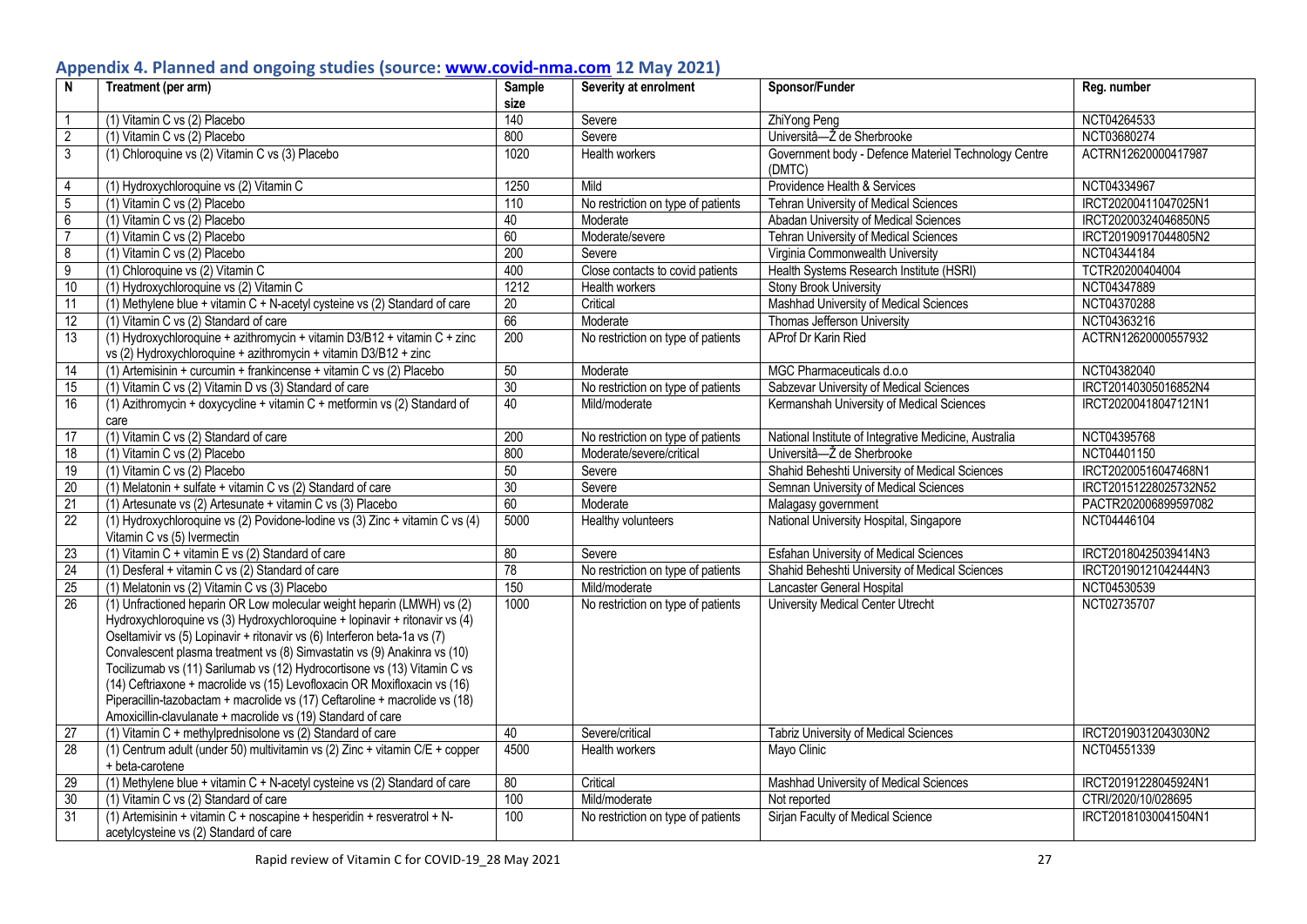|    | (1) Vitamin C vs (2) Placebo                                             | 80   | Moderate/severe          | All India Institute Of Medical Sciences, Patna | CTRI/2020/11/029230  |
|----|--------------------------------------------------------------------------|------|--------------------------|------------------------------------------------|----------------------|
| 33 | (1) Vitamin C vs (2) Placebo                                             | 15   | Critical                 | University of Lahore                           | NCT04682574          |
| 34 | (1) Vitamin C + brewer's yeast vs (2) Standard of care                   | 50   | Moderate/severe/critical | Tehran University of Medical Sciences          | IRCT20201004048923N1 |
| 35 | (1) Vitamin D3 + Vitamin C/Zinc + Vitamin K2/D vs (2) Placebo            | 200  | Mild                     | The Canadian College of Naturopathic Medicine  | NCT04780061          |
| 36 | (1) Artemisinin + curcumin + boswellia + vitamin C vs (2) Artemisinin +  | 252  | Moderate                 | MGC Pharmaceuticals d.o.o                      | NCT04802382          |
|    | curcumin + boswellia + vitamin C vs (3) Placebo                          |      |                          |                                                |                      |
| 37 | (1) Ivermectin vs (2) Vitamin C                                          | 50   | Health workers           | <b>AIIMS Rishikesh</b>                         | CTRI/2021/03/031665  |
| 38 | (1) Omega DHA/EPA vs (2) Vitamin C + vitamin B complex + zinc acetate vs | 3600 | High risk patients       | Hospital de la Soledad                         | NCT04828538          |
|    | (3) Vitamin D vs (4) Omega DHA/EPA vs (5) Vitamin C, Vitamin B complex   |      |                          |                                                |                      |
|    | and Zinc Acetate vs (6) Vitamin D                                        |      |                          |                                                |                      |
| 39 | (1) Vitamin A + Vitamin B + Vitamin C + Vitamin D + Vitamin E vs (2)     | 135  | Critical                 | Sabzevar University of Medical Sciences        | IRCT20151226025699N5 |
|    | Standard of care                                                         |      |                          |                                                |                      |

| <b>Version</b> | <b>Date</b> | Reviewer(s) | <b>Recommendation and Rationale</b>                                                                                         |
|----------------|-------------|-------------|-----------------------------------------------------------------------------------------------------------------------------|
| First          | 28 May 2021 | GR, EVS, SD | 1 Routine use of vitamin C for the treatment of COVID-19 in either ambulatory or hospital settings is not recommended, as 1 |
|                |             |             | there is currently insufficient evidence.                                                                                   |